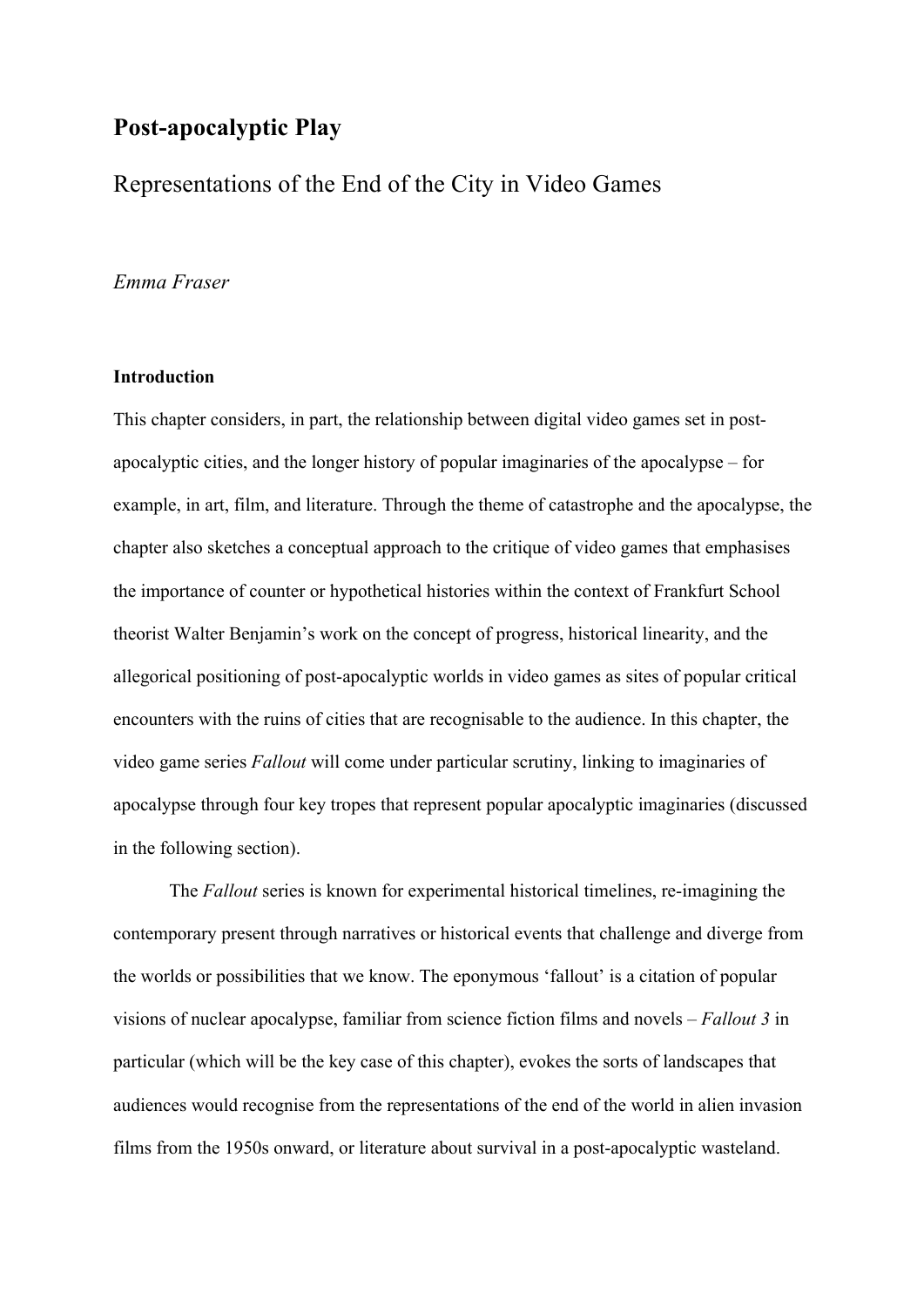*Fallout 3* (Bethesda Softworks, 2008) is an open world action/role playing game, with first person shooter elements, played in either first- or third-person view. *Fallout 3* disrupts historical discourse by reproducing the retro-futuristic aesthetics of an indulgent 1950s nuclear era projected into an alternative timeline and hypothetical future (Rowan, 2012). In its alternative historical format, *Fallout 3* is an intentionally political game that unambiguously (if somewhat nostalgically) depicts the apocalyptic ruins of capitalism and the end of American civilisation.

*Fallout 3* has been extensively written about within the field of game studies, as it presents a particularly complex playground by manipulating the post-apocalyptic setting to set the player up as a hero making moral choices, with cascading effects on future gameplay. *Fallout 3* is also one of the few games to receive critical attention from disciplines such as history, cultural and film studies, and sociology, largely because of the way that it engages historical narratives, nostalgia, and retro aesthetics (see Kemmer, 2014; Knoblauch, 2013). As William Knoblauch (2013) describes in his analysis of games and nuclear anxiety, *Fallout 3* presents a "first person apocalypse," bound up with the history of nuclear catastrophe, "combining Cold War kitsch with futuristic technology," an "apocalypse born of a distant, but culturally familiar, 1950's era" (p. 134), marking "the return of atomic explosions" (ibid., p. 136) to popular culture. The *Fallout* series (1997-present) engages this familiar postapocalyptic imaginary of the end of the world, representing the nuclear apocalypse that has reduced the *Fallout* universe to a bleak and gritty wasteland populated with ruins.

Ruins – and associated rubble and wastelands – are key signifiers of the apocalypse through which the catastrophic end of civilisation can be immediately and tangibly expressed (Hell & Schönle, 2008, p. 7). This chapter begins from a prior understanding of contemporary ruination – ruins of a recent past, or the present reimagined in ruins – as a trope deployed as a shortcut to a historical framing of rise and fall, civilisation collapse, and urban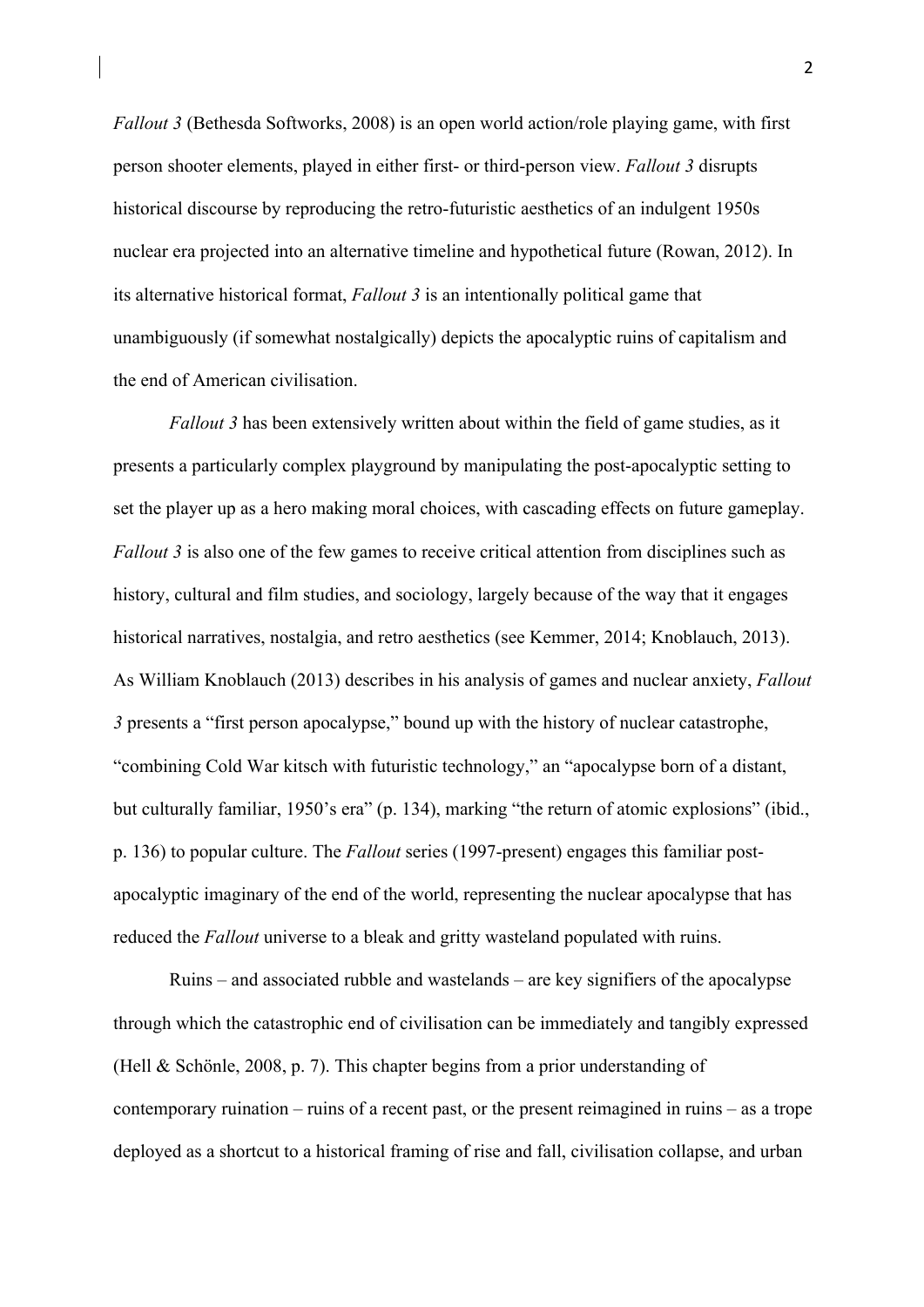(and, by implication, societal) decay. As communicative and symbolic tropes, contemporary ruins have been read as indicators of the anxious history of the post 9/11 era, even as an ontological imperative, reaching back to anxieties of hyper-technological Cold War annihilation – or worse (as often portrayed in post-apocalyptic sci-fi), survival (Hell  $\&$ Schönle, 2008, pp. 4-5). The symbolism is enduring, linking to the ruins of the First and Second World Wars, recorded through film and photography, and written into literature (see, for example, WG Sebald's *Air War and Literature* (2003). Even these modern ruins are interpreted through an even longer imagination of ruin, citing the destruction and abandonment of Rome, Carthage, or Nineveh to express catastrophic mass destruction that leaves behind a field of ruins (Hell & Schönle, 2008, pp. 172-175). The fundamental function in such citation of the ruin – from the romantic sublime to contemporary pop dystopia – is to express (symbolically, metaphorically, allegorically) a degree of destruction and decay that is extreme and evocative. For example, in *Theses on the Philosophy of History,* Walter Benjamin's "Angel of History" looks out across an accumulating wreckage, the catastrophic debris of history (Benjamin, 2003, p. 392), a figure which relies on the image of the ruin to communicate the horror of Benjamin's own destructive present, in exile in Paris in the early years of the Second World War. As a response to Paul Klee's oil transfer drawing *Angelus Novus* (which Benjamin purchased in 1921), the Angel is a melancholy figure with a wild gaze, whose rubble-pile offers a critique of historical progress, amassing ruin upon ruin, so fragmented that no whole can be reassembled. Such images of ruination work upon the viewer as shortcuts to meaning; basic tropes or memes that communicate complex and historically contingent themes of flux, endings, catastrophe, and the apocalyptic.

Whether an image of a material ruin (like the ruins of war or post-industrialisation) or a representation of imagined destruction and decay, ruins are always more than the literal wreck of a piece of architecture, or discarded remnant. A table may just be a table. A ruin is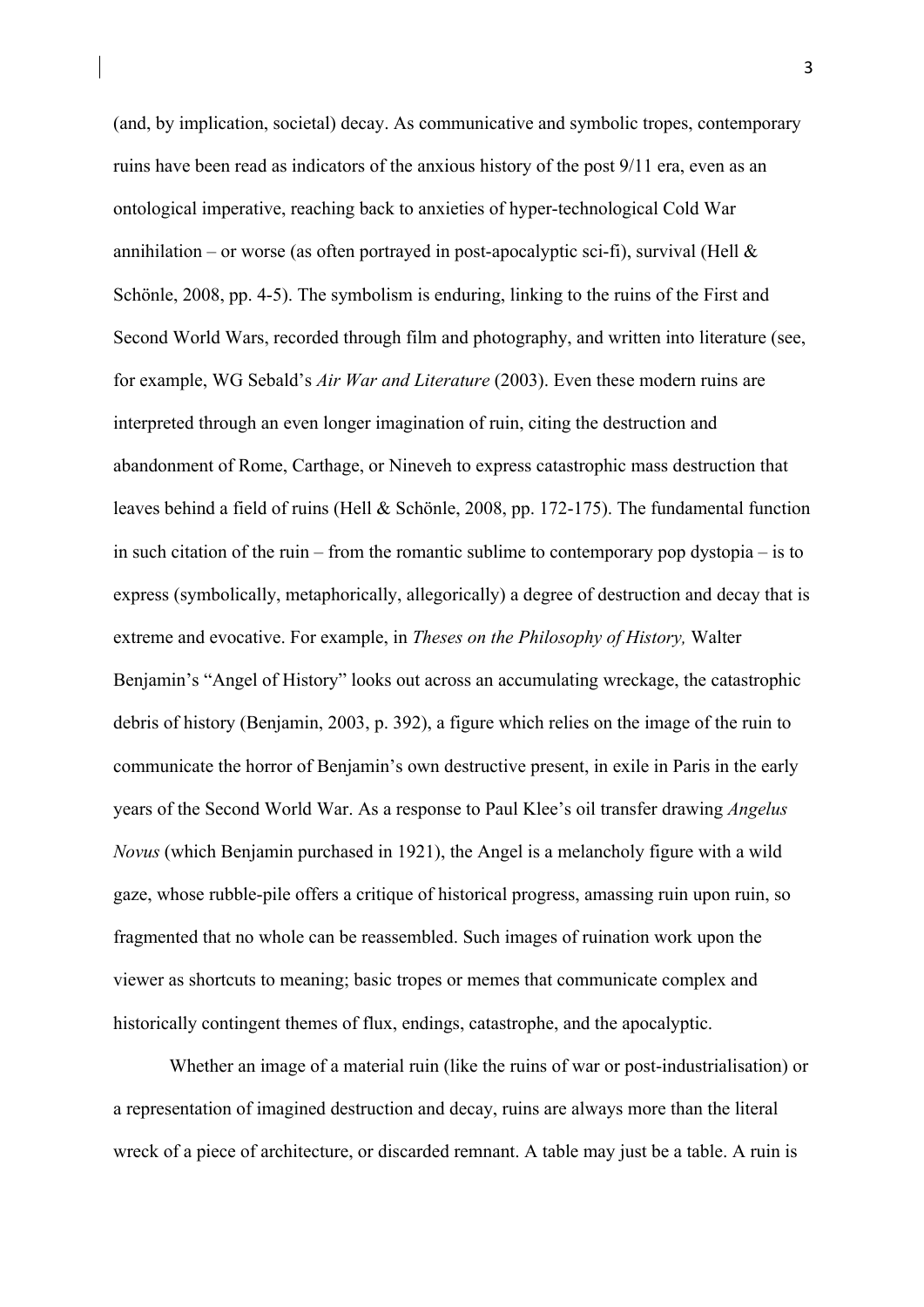never just a ruin – and a ruined city is more than an inert pile of bricks or stone. These visions are updated for every era (for example, the emergence of the nuclear threat as an apocalyptic vision represented in mushroom clouds, poisoned wastes and charred ruins). Although a simple fragment can relay a complex allegorical formation (as in Benjamin's Angel), images of ruin nevertheless rely heavily on clichéd forms and aesthetics handed down from eschatological imaginings as well as historic happenings. Ruins – and especially ruined cities – serve as some of the most dominant representations of catastrophe and apocalypse, the remnants that survive the end of the world.

The use of recognisable ruin-tropes refers back to the grand narratives of history, in which images of wrecked castles and crumbling temples function as linguistic and figurative tools, telling of the fall of great civilisations by deploying fragments and remnants to remind of eternity and transience. 'Tropes' tend to refer to metaphorical language, or the use of one thing to stand in for or symbolise another, and ruins are particularly pertinent to this interpretation of the trope. As Walter Benjamin (2008) expresses, ruination is itself a symbolic medium – writing of his study of German Romantic theatre (or *Trauerspiel*), he states "in the spirit of allegory it is conceived from the outset as a ruin, a fragment" (p. 235). Elsewhere, Benjamin links the image of the ruin to catastrophe, progress, and history, including the allegorical formation of fragments as signifiers of decay: "[i]n the ruin history has physically merged into the setting. And in this guise, history does not assume the form of the process of eternal life so much as that of irresistible decay. Allegories are, in the realm of thoughts, what ruins are in the realm of things" (pp. 177-178). Benjamin here links the character of historical thought that assembles critique from fragmentary parts with the nature of the material ruin, engaging decay and destruction, symbolically, to express history as a process of decline. In the discussion of the *Trauerspiel*, Benjamin argues for the relevance of the study, suggesting that although German Romantic theatre may appear shallow, the way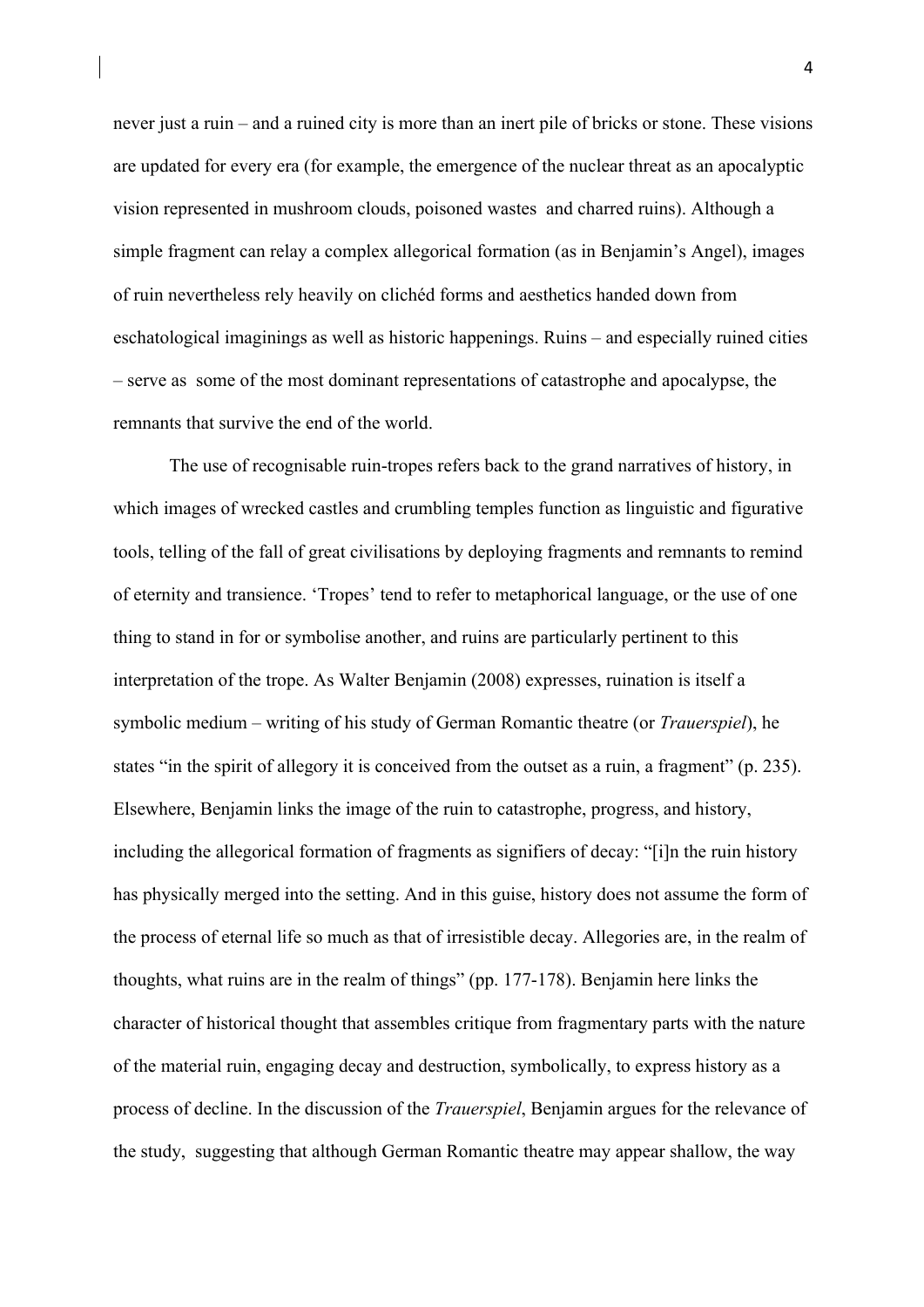that it engages with history through ruins reveals its critical capacity, despite its popular form.

For Benjamin, what is most problematic about historical progress is its link to a perceived future void, as if historical progress must focus on occupying that void, rather than an understanding of history as a consummate interrelation of different temporalities and eras. The relationship between Benjamin's work on the construction of history, and postapocalyptic ruins in games is made evident in his two different conceptions of catastrophe: one, the shattering revolutionary fragmentation that blasts events from their contexts and attempts to destroy the dominant order altogether; the other an insistence on perpetual progress that generates catastrophic ruination, and a constant reconfiguration of the world that does not bring about any meaningful – lasting, political – change (see Benjamin, *Theses on the Philosophy of History*, 2003). In *Fallout 3* the events of history are blasted into fractured ruins, the dominant order has decayed, and catastrophe characterises the entire universe. Further, the game engages multiple temporalities by presenting the ruins of a longvanished world, ruins that are simultaneously a citation of our own historical reality, but which also cite the imagined history of alternative world in which the game is set. This meshing of eras – past, present, and future time – reflects the sort of fractured and non-linear history that Benjamin deemed necessary to resist the very processes that bring such catastrophic ruin. In *Fallout 3* the 3D post-apocalypse uses the medium of the ruin to challenge traditional conceptions of historical temporality and linearity (despite also reinforcing notions of linear historical progress through narratives of rise and fall). This challenging of history is particularly effective in games like *Fallout 3*, with hypothetical or counterfactual scenarios set in imagined futures or alternative presents, where the ruined cities are recognisably contemporary sites, and where the story, gameworld, action and other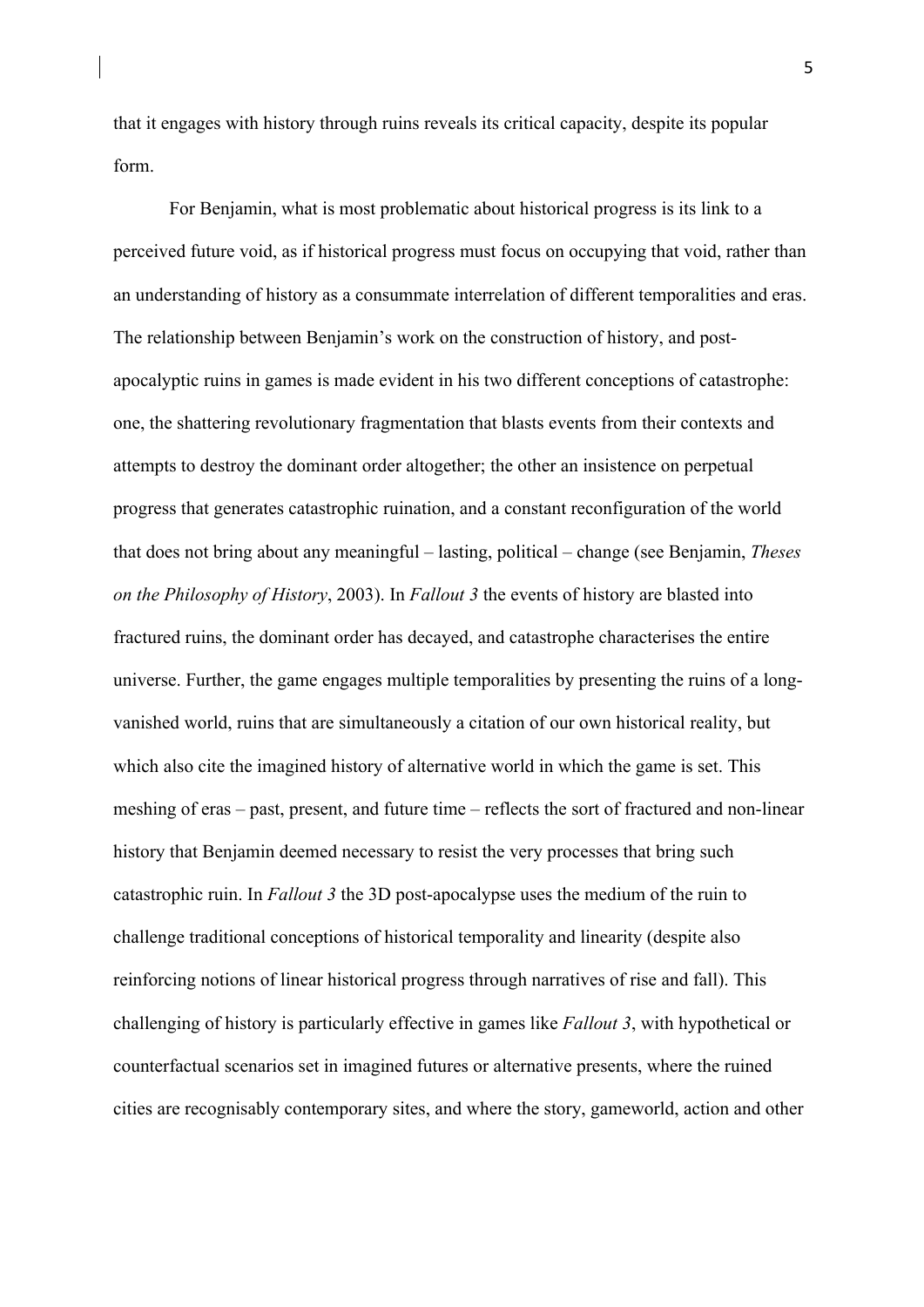aspects present some sort of commentary on the nature of history by inverting or challenging the contemporary present.

This chapter will argue that despite being apparently non-historical games postapocalyptic video games can be critically read in relation to historical discourses and imaginaries, which tend to take the form of visions of ruination. In some cases, the use of ruins and implied master narratives and tropes tends to reinforce notions of historical progress and development, but as counterfactual histories (Apperley, 2013, p. 191) such games also re-contextualise historical thinking by imagining the world in ruins. As Dora Apel (2015) describes when reflecting on games including *Fallout 3*, and the idea of a modern ruin imaginary "[s]uch fantasized scenarios extend the ruin imaginary into fresh media spheres and encourage the participation of a new generation in exploring the projected sensual spaces of ruination while aesthetically mediating the anxiety of decline" (p. 65).

#### **Imagining and Representing Ruins**

The representational capacities of games are (perhaps surprisingly) much-contested within the field of game studies, where it is commonplace to dismiss the visual and symbolic content of games (sometimes even including narratives and characters) as incidental to the code, hardware and software, and 'choice architecture' that distinguish digital and computational media from more traditional media forms. There is some sense to this when reflecting on early titles that imagine an apocalyptic vision of the end of the world – for example, one of the first games set in a post-apocalyptic world, *Psychic City* (Hot-B, 1984), was a PC game with simplistic and flat graphics, representing the ruins of New York as a distant and blocky background. Though advanced for its time (it was also one of the earliest games to use cutscenes, for example), the representational content was highly abstract, little more than vectors and shading, in parts top-down or merely text-based. For such early games, it was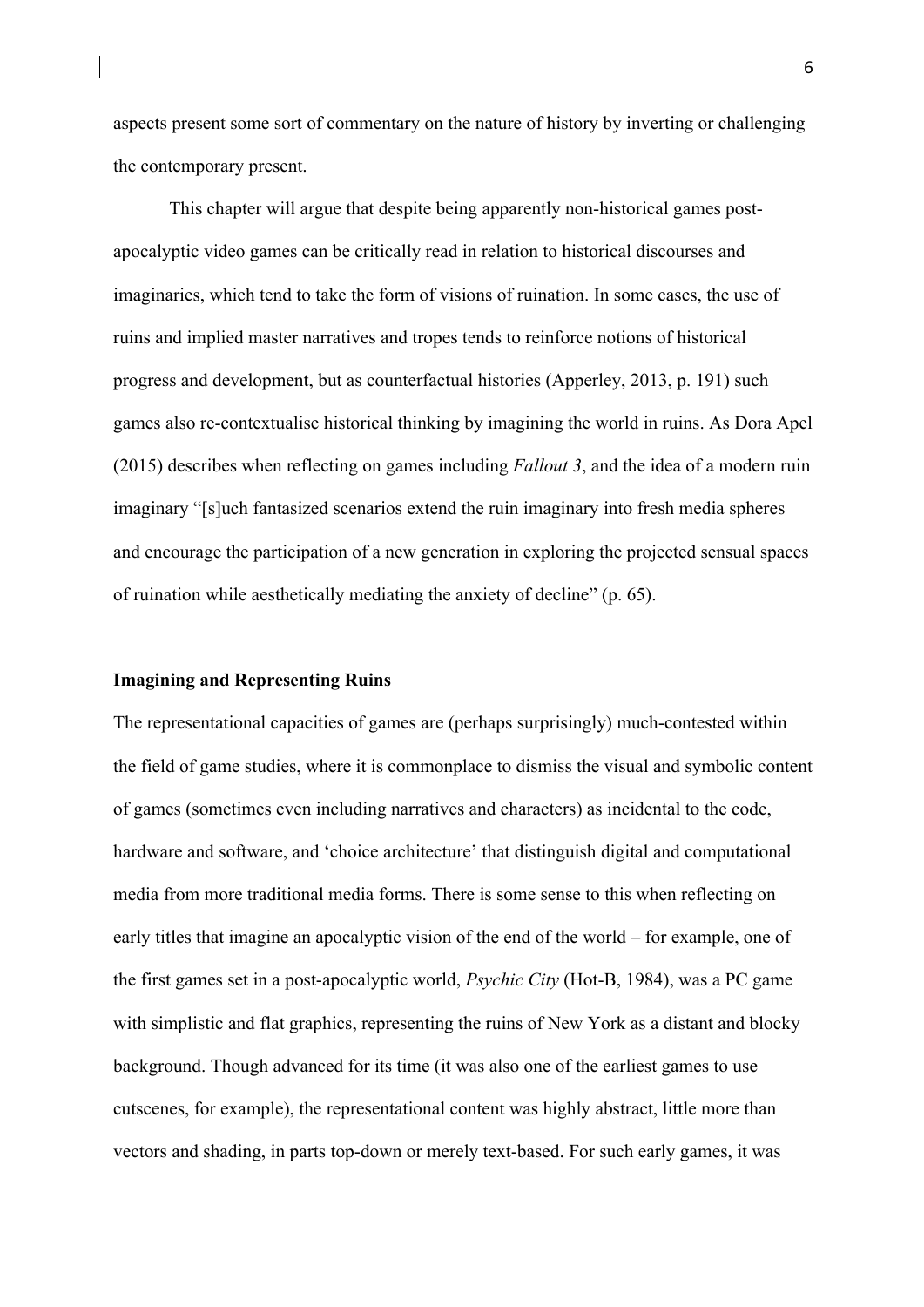broadly true to claim that their meaning content wasn't primarily visual, but rested in the interaction between player and code, through the computer interface. Contemporarily, however, games exploit an array of multimedia functions, and as such have become sophisticated in their symbolic representations (visual and otherwise). As a consequence of ever-improving graphics and hardware capabilities, digital video games increasingly realistically represent places in the world – archetypal cities, domestic spaces like homes and hospitals, streets, forests, or roadways that are no longer pixelated and distant suggestions, but clearly recognisable worlds and situations.

In the context of game studies and related fields, the representational qualities of games – including post-apocalyptic games – are typically under-researched and dismissed as shallow or relatively meaningless (Fraser, 2016). To resist this, the symbolic weight of ruination in post-apocalyptic games is a particularly evocative site for analysis, due to the history of images of the apocalypse, and the meaning production facilitated by the figure of the ruin.

In considering representation and video games, it is important to consider play, particularly in conjunction with ruins. As play scholar Miguel Sicart (2016) says of Brian Sutton-Smith's understanding of play: it's a human mode of activity that is "appropriative, expressive, personal, and autotelic", that is, it's creative but also purposeful; it takes on existing meanings and structures and reinvents them (p. 28). Play is an end in itself, and it is this playful aspect of video games that can distinguish them from other media (for example, from film or television, or from non-game-oriented software). Sicart (2016) goes on: "play is always in precarious balance between creation and destruction – play has a compulsion for disorder that is closely related to its capacity to create order. To play is to keep a balance between the sublime creation of order and pleasurable destruction" (ibid.). Similarly, ruins – real or imagined – *do* something in their ambiguous signification, disintegration, and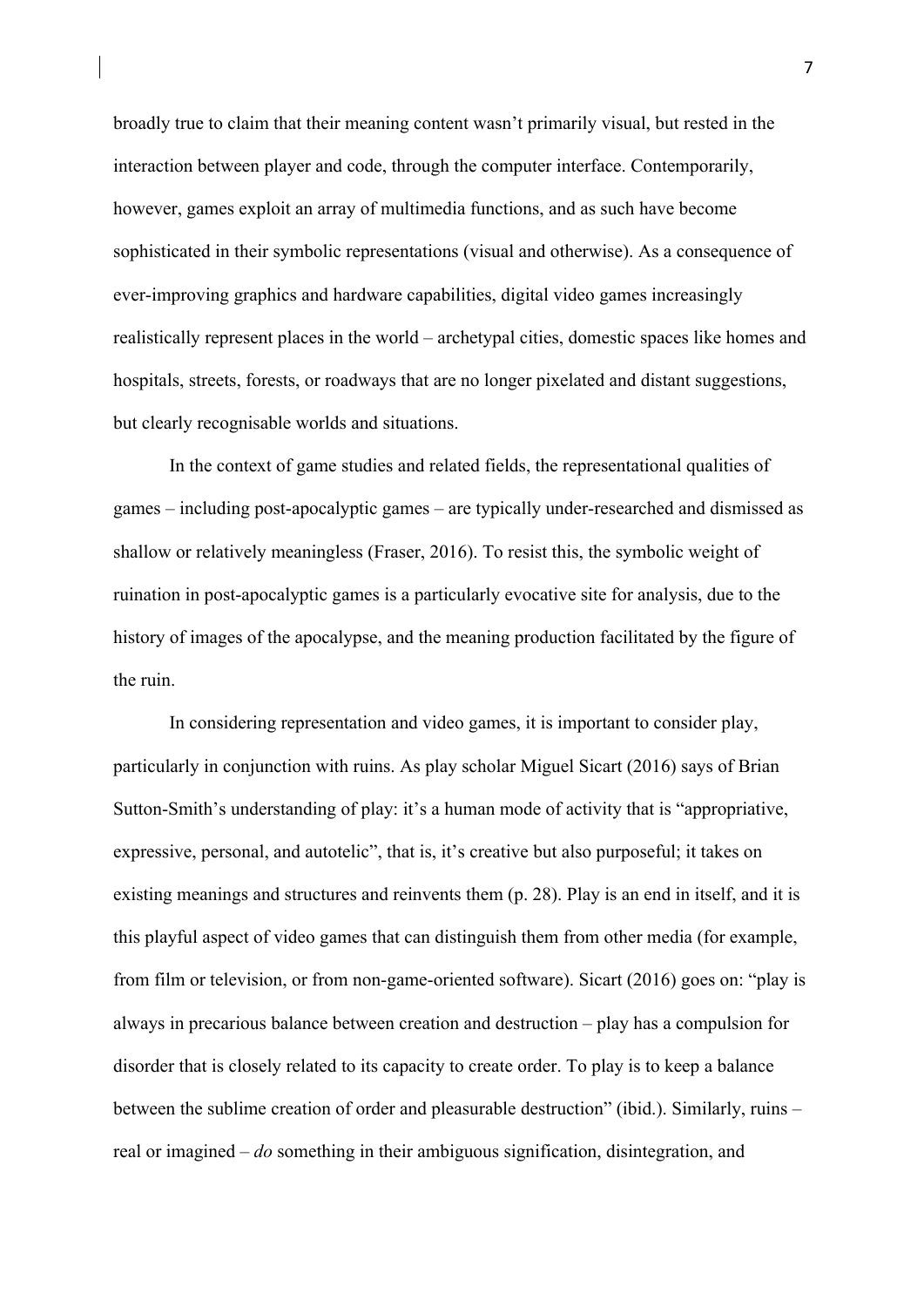modularity: they balance between the sublime and the disordered. The affinity between games, play, and ruins manifests in this mediation between creation and ruination, and the moment a post-apocalyptic ruin is placed in a digital gaming environment, it begins to do important work in setting the scene for play, deploying imaginaries, and presenting a space of pleasurable destruction.

Ruined cities frequently feature in video games, whether as aesthetic tropes, incidental scenery, symbolic representations, or – increasingly – as fully-furnished spaces in which the key action of the game is made possible. It has also become much more common for games to imagine the future ruin of existing cities – *Hellgate: London*, the *S.T.A.L.K.E.R* series (Pripyat and Chernobyl), *The Last of Us* (Boston and Pittsburgh), *Horizon Zero Dawn* (Denver), and *Fallout 4* (Boston) are all key examples. The settings, especially the imagined endings of places that exist in the player's present, are often situated within a hypothetical future society, and the ruinous worlds signify and reproduce a particular kind of contemporary historical imagining that is linked to the visioning of the apocalypse. The deployment of ruined cities is often atmospheric, and the representations – in the form of images, but also 3D models – of urban ruin rely on a shared library of ruin tropes, but also collective fears, to construct post-apocalyptic worlds for players to explore. For example, *Horizon Zero Dawn* (Guerrilla Games, 2017) is set in a post-apocalyptic world long after the collapse of a hyper-technological society; the gameplay includes the remnants of ancient architecture that is recognisable as that of our own world. In *The Last Of Us* (Naughty Dog, 2013) functional US cities are depicted as empty and abandoned following a disease outbreak, replicating existing imaginaries of urban decay and exploration through an aesthetic that also evokes the image of known American cities ruined and returning to nature in the 2007 film, *I Am Legend*. These examples reflect a notable tendency, in games that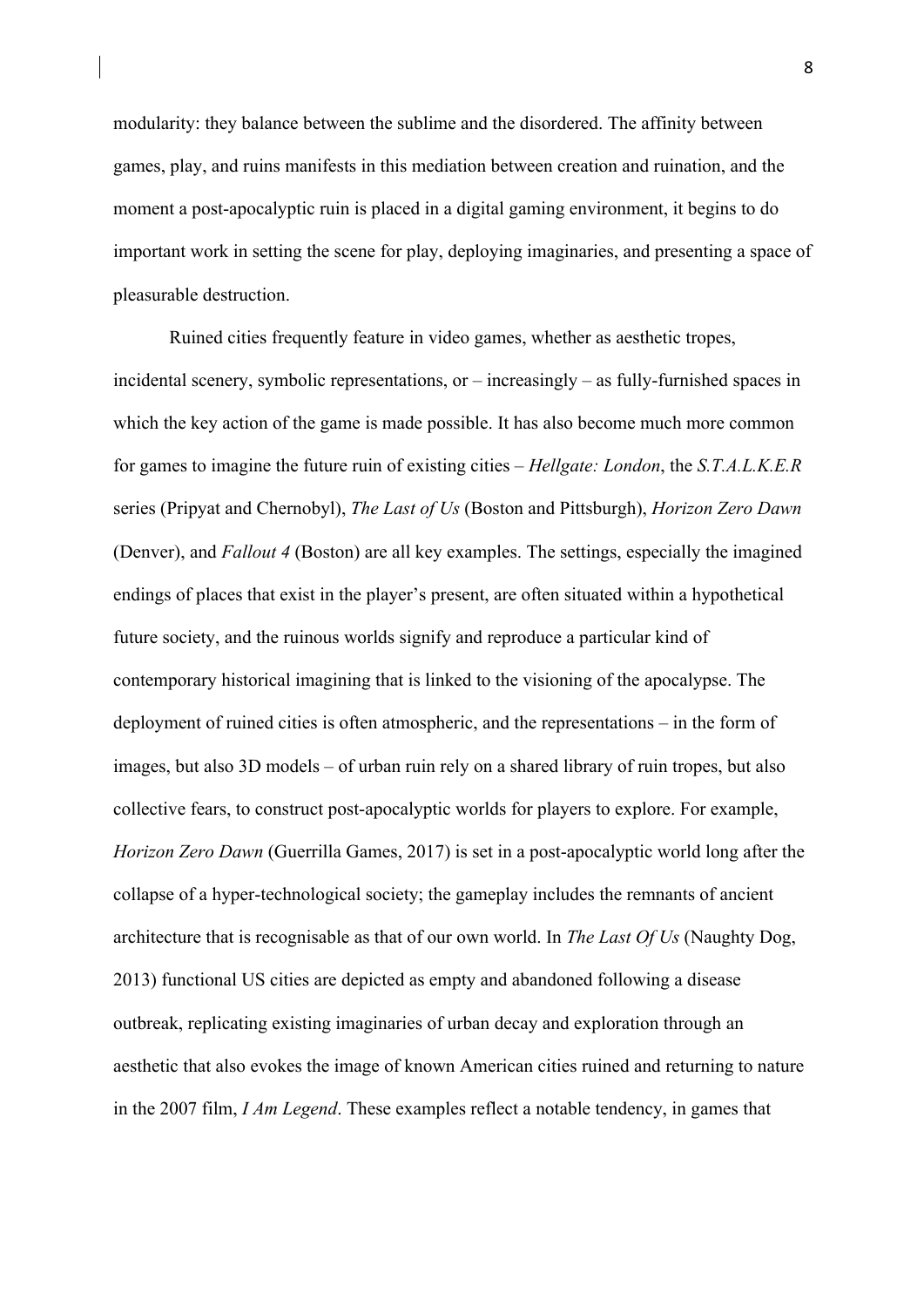represent real-world sites that we might know, to be preoccupied with catastrophe and apocalypse.

Catastrophe here stands as a marker for the collapse of a multitude of social and cultural norms, the end of the march of history, the cessation of the everyday. Strange, then, that (as with many popular imaginings of the apocalypse) these games set at the end of the world largely take place *after* the apocalypse has happened, within what James Berger (1999) calls a "paradoxical, oxymoronic character of post-apocalyptic discourse" (p. xv), an accepted narrative of events that take place after a world-shattering cataclysm seen to end the world as we know it – and yet the world goes on. As Berger (1999) states, "nearly every apocalyptic text presents the same paradox. The end is never the end." (p. 5). In postapocalyptic games the hero survives to find out what happens after an event that dramatically ruptures the usual course of the world (in most games, the hero is also the avatar used by the player to navigate and play the game). History continues to be 'made', and arch narratives of progress and transience, saviour and rescue dominate in violent and chaotic scenarios – a particularly American tendency in which "the insistent denial of the traumatic events of our history has brought about the need for these repeated apocalyptic purgings, both real and imaginary," tales of conflict and bad guys, darkness and doom, ending (or, actually, starting) with Armageddon (ibid., p. 135). At the same time – also in common with other popular representations of life after the world as we know it has ended – video game worlds are strewn with banal artefacts, and the gameplay (though following a typical narrative of a hero saving the world) also demands hours of routine, even ordinary, life. In *Fallout 3* this involves trekking through the dust to find supplies, scavenging everyday objects from scattered of refuse, or seeking out an unexpectedly habitable hideout to sleep in amongst the abject ruin of civilisation.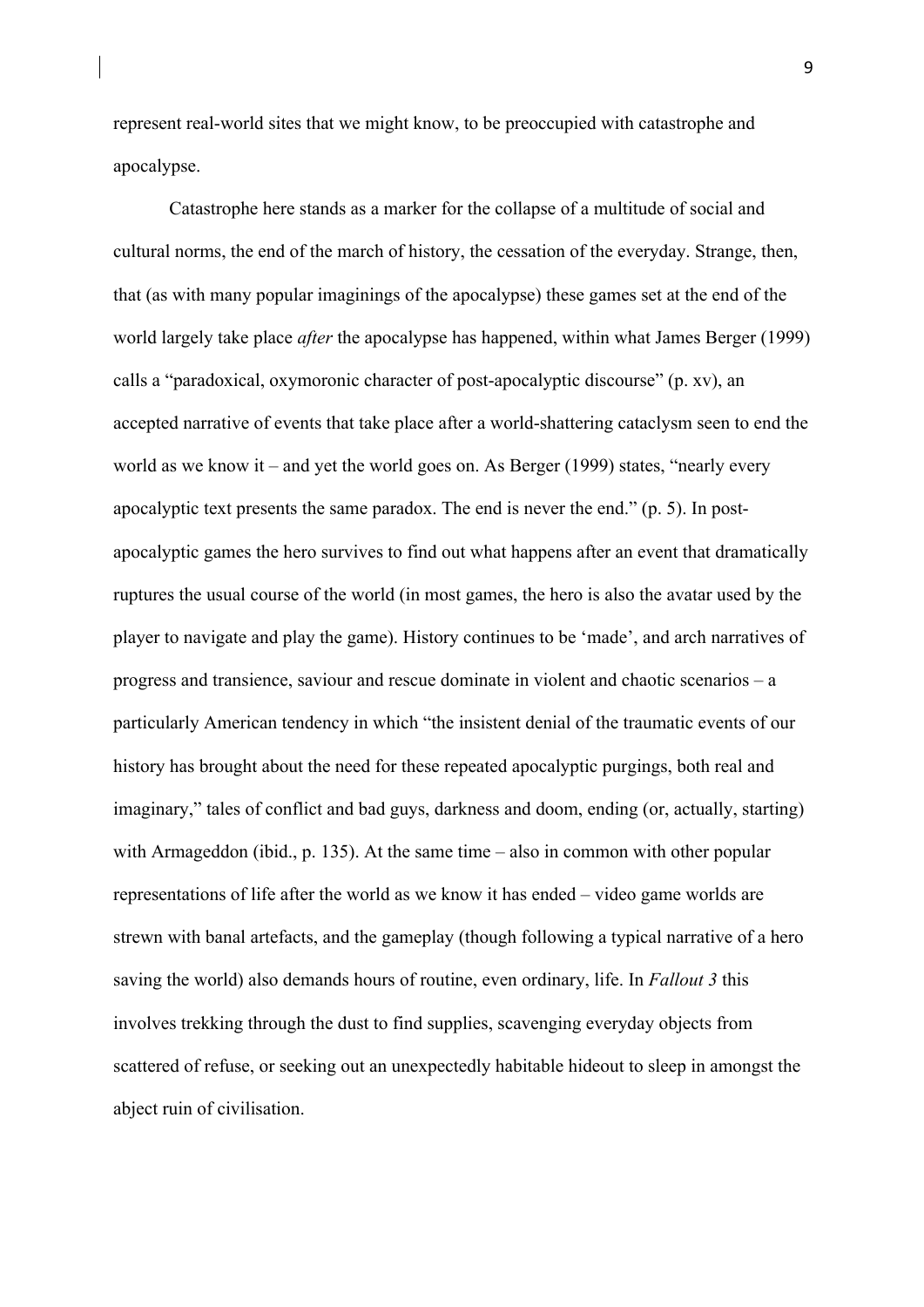Writing on historical video games, Jeremiah McCall (2011) notes that the postmodern historical consciousness has been focused on everyday people, with video games no exception to this trend. For McCall, this gives games the potential to promote knowledge and understanding about the world around us. As history (and social and cultural studies) have moved to the daily lives of citizens, so too have end of the world narratives moved from tales of kings and empires, to survival amongst familiar ruins – a pronounced trend in many video games. The use of first- and third-person games to explore what had previously been restricted to science fiction films, comic books, and literature, can add to these tales about survival in the ruins of places that we know, torn between creativity and destruction by the mechanism of play, using game elements to present an individually-driven examination of the ruins of civilisation, with key conflict coming from zombies, vampires, aliens and robots or cyborgs (sharing many similarities with post-apocalyptic worlds in other media). Not quite the messianic day of reckoning or judgement found in religious and eschatological visions of the end of the world, the popular everyday apocalypse presents a banal, dust and bones image of the end of the world in which iconic cities fall to ruin, their identifiable landmarks collapsed, with most people dead or absent. This is a popular imaginary with a long heritage that exploits the complex nature of ruins themselves, wherein the ruined city always signifies more than its own demise, whether the tragedy of being on the wrong end of history, or the possibility for all things to collapse in ruin.

The imaginaries of the post-apocalypse that appear and reappear in such games can be studied via an archaeological analysis of the history of representations of ruination, in line with Frederic Jameson's *Archaeologies of the Future* (2005), which considers social and cultural imaginaries which operate discursively to foreground visual regularity and repetition in textual media (in Jameson's case, through science fiction narrative, utopian thinking, imagined worlds and futures, or genres, for example). Apel (2015) further relates Jameson's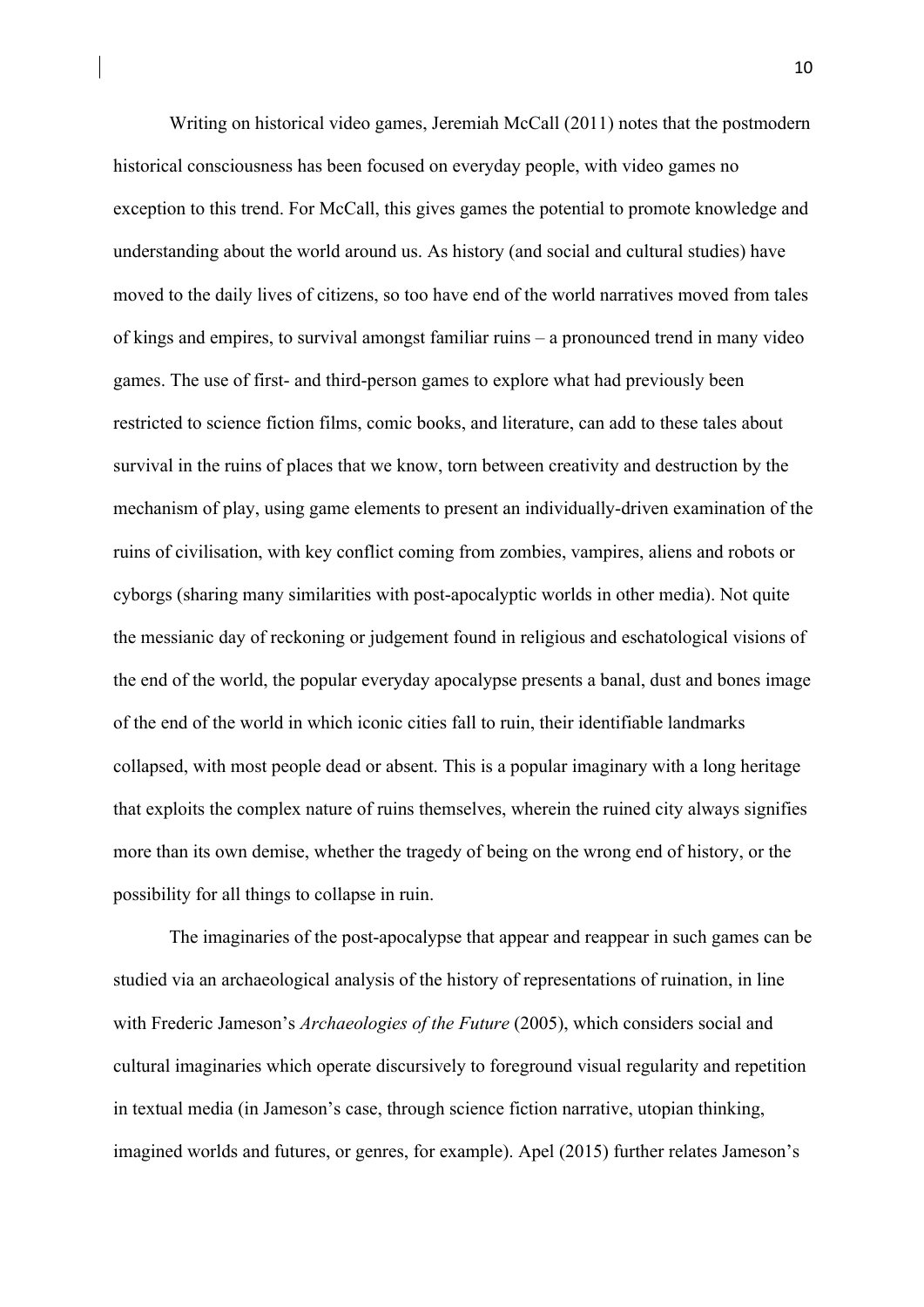critical work in terms of hypothetical ruins and the imaginary, noting that "the global ruin imaginary may be understood as a response to global zombification" (p. 152) amidst the near impossibility of imagining a coherent alternative to capitalism as a widespread economic and political system, thus linking the ruin imaginary – even in the most fantastical mode of zombies and horror – to a politics in imagining an alternative (albeit post-apocalyptic) society through ruins.

Another contemporary imaginary that appears in popular post-apocalyptic games is the "vertical sublime" of the ruins of the World Trade Centre (Huyssen, 2003, p. 160), what Terry Smith (2006) terms an architecture of spectacle that has drastically redeveloped in a post 9/11 context and bears all the modern anxieties of urban terrorism, economic catastrophe, and social alienation, with a visual manifestation that moves away from visions of war-torn Europe, towards scenes of towering skyscrapers, collapsing to nothing. The vertical sublime – which appears in games like *The Last of Us* as well as *Fallout 3 –* is also linked to the end of classical modernist architecture and a rupture in experience which defines a post 9/11 era (Huyssen, 2003, p. 160). This spectacularisation of recognisably contemporary ruin has a fascination with the catastrophic at its heart, an apocalyptic rhetoric and social anxiety born "of human fantasy and pleasure cast within the shadow of eternal doom" (Lewis, 2012, p. ix). Video games that represent the apocalypse through ruins manifest a long tradition of sublime ruination, but with modern settings and anxieties.

In its earliest forms, this urban-focused definition of the sublime ruin, unlike the romantic ruins of abbeys or castles, also encompasses what Walter Benjamin (1999) knew of catastrophic currents of global change, witnessed in his lifetime: "A generation that had gone to school on a horse-drawn streetcar now stood under the open sky in a countryside in which nothing remained unchanged but the clouds, and beneath these clouds, in a field of force of destructive torrents and explosions, was the tiny, fragile human body" (p. 732). For

11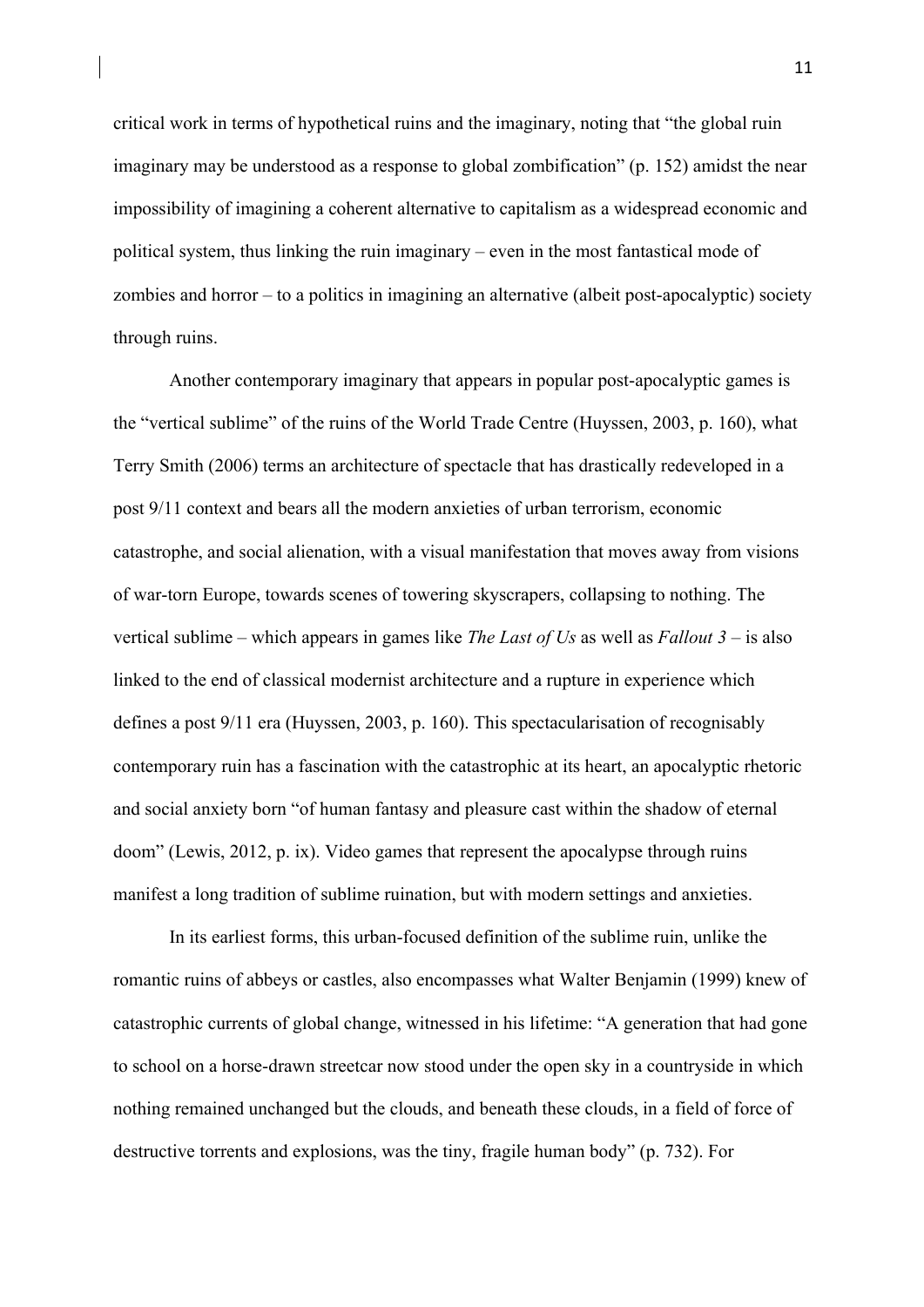Benjamin, his life influenced by two great wars, pondering ruination brought forth the ruin and catastrophe of modernity – and the destructive, not constructive, gaze of a fractured spectator, like that of Apel, Lewis, or Jameson's anxious modern subject. The frame of the spectacular modern ruin relays, in its closer relation to a present or future moment in time, a political charge of shock that transforms the base form of clichéd ruin and decay into a vital critique of presumed historical progress, and the destructive capacities of modern societies.

#### *Fallout 3*

*Fallout 3* is one of the most successful titles of the *Fallout* franchise, (though it is not the most recent - *Fallout 4* was released in 2015, with a number of spin-off games since), a postapocalyptic series set in an alternative imaginary of the future in which several key technological developments never take place (leaving the *Fallout* universe perpetually playing out a retro past, stranded in the early 1950s). *Fallout 3* takes place after the hypothetical Sino-American war between China and the USA, a conflict that has resulted in a nuclear exchange which has obliterated major American cities, leaving little more than a radioactive landscape of desolation and ruin. The game is largely set in a broken-down postapocalyptic world marred by chaos and catastrophe, a world that is consciously cited in-game as a kind of fulfilment of the dreams of 1950s capitalism, "yesterday's world of tomorrow" (Rowan, 2012), structuring a meta-level experience of historical disintegration throughout (mostly taking place in and around the "Capital Wasteland" of Washington D.C.).

Developed by team at Bethesda Studios (who acquired the rights from the previous developer Black Isle Studios), the play of *Fallout 3* mostly takes place in the retro-futuristic ruins of Washington D.C., where the abandoned suburbs, towns, and city centre are open for exploration. In an open world game such as this, the gameplay involves seeking out encounters in the open space – usually by travelling between locations which are more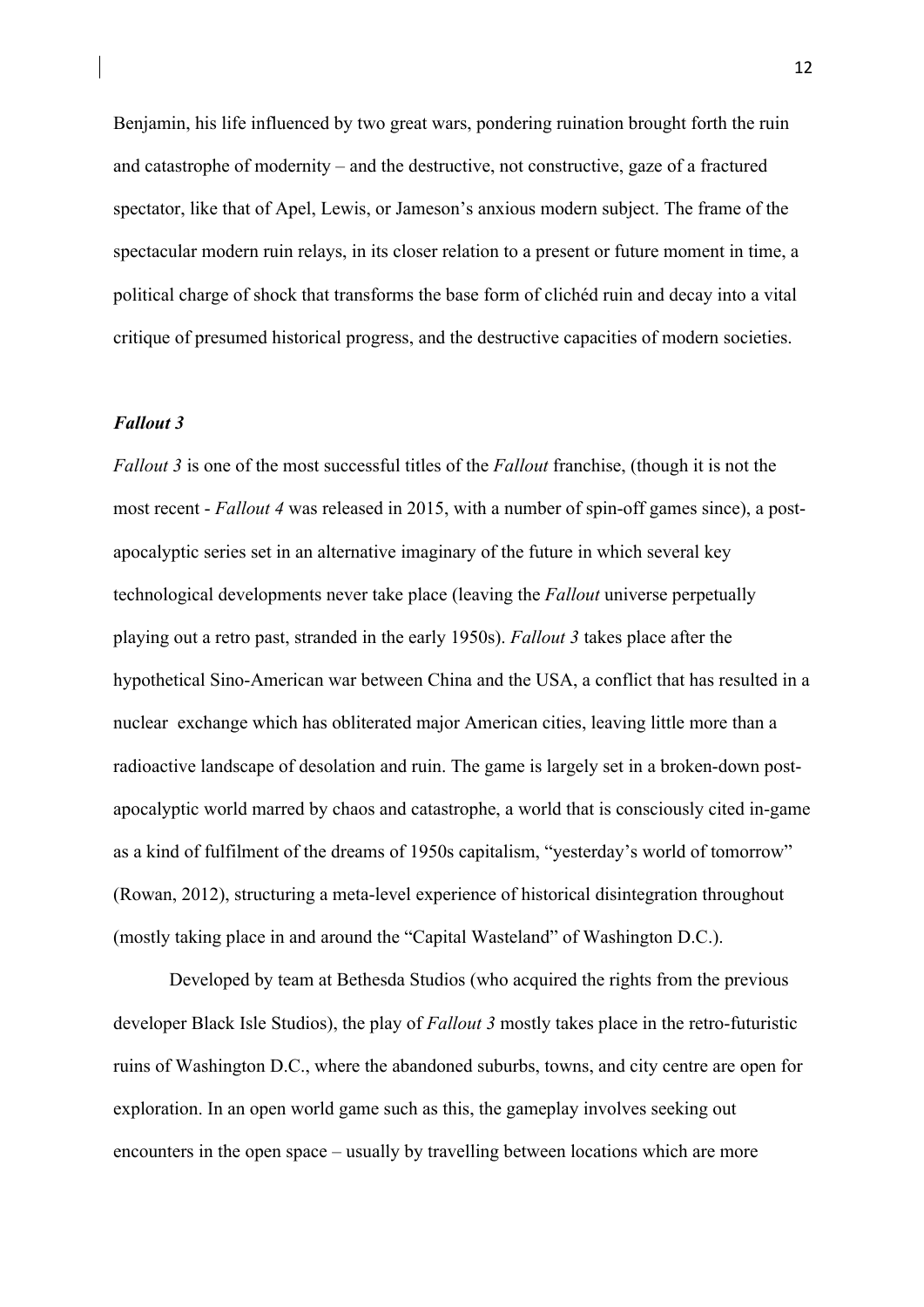enclosed than the rest of the drab and grey open world. A major proportion of the gameplay in *Fallout 3* consists of travelling the ruins of Washington D.C., scavenging the wasteland around the Washington Monument and National Mall, or looking out across the ruins of nearby towns. As an open world game, progression from one stage to the next isn't clearly linked to following a specific path, but instead is focused on meandering explorations of empty and ruined zones, in between a few settlements that have sprung up amongst the wasteland – perhaps a citation of films like *Mad Max* (1979 ) or *Waterworld* (1995). In *Fallout 3*, exploration means wandering a city and encountering rubble-filled streets, collapsing architecture and wrecked landmarks, which are often designed to have some significance to the overarching narrative of the game. *Fallout 3* presents a kind of curated space of exhibition amidst the turmoil – quests and side quests, for example, demand the exploration of ruined monuments, many of which are discernible as particular landmarks that exist in the 'real' D.C., identified by plaques posted in front of the buildings, or inside the doorways. This includes references to sites like the Air and Space Museum, or the National Archives, looted and decaying but still full of labelled exhibits that tell the alter-history of the city of Washington in the *Fallout* universe.

The representation of ruins in *Fallout 3* extends beyond distant visual spectacles to encompass close up details of a multitude of remnants and places, encounters with mutants and others who have also managed to survive in the post-apocalyptic world, and storylines linked to the alternative histories of different sites. As a citation of imaginaries of the apocalypse, the ruins in *Fallout 3* offer a kind of counter-spectacle of urban modernity – a conscious development decision to render the National Mall and the Capitol, and the modernist D.C. Metro stations, in a state of decay and dereliction, as a kind of reversal of the usual state of Washington as the capital city of the USA (usually crowded with tourists, government workers, and press). This active reversal (or subversion) can be linked to Walter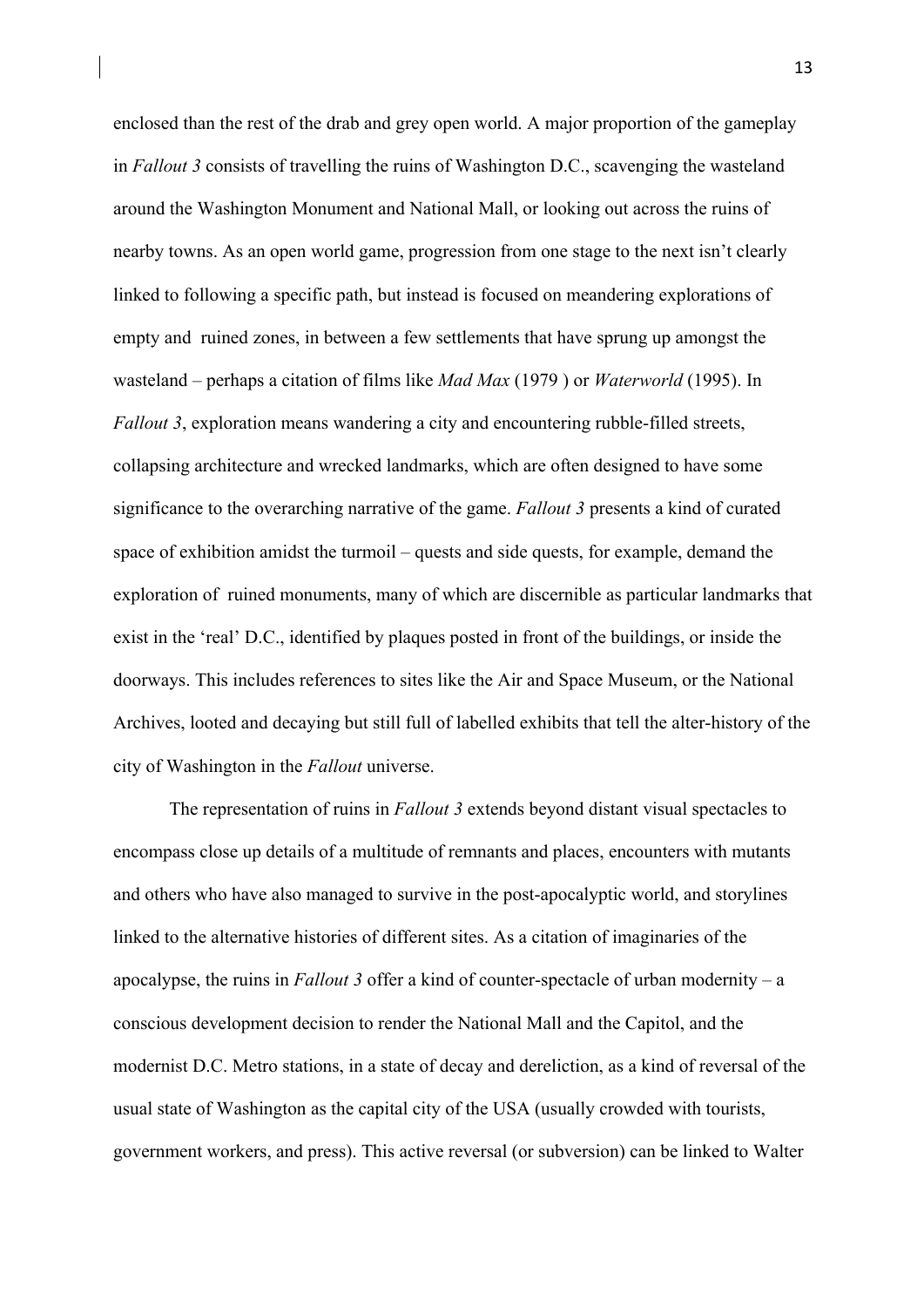Benjamin's own dialectics of reversal, manifested in urban encounters that sought the unusual, hidden, decaying, and disordered parts of the city (Calderbank, 2003).

Rather than revisit familiar representations of the apocalypse that have been cited elsewhere in this chapter (and in this volume), and working from ideas around reversal and imaginaries of post-apocalyptic worlds, the following four examples describe key apocalyptic tropes as they appear in *Fallout 3*. In this context, as described above, tropes are modular, often taking the form of images that refer to widely circulated ideas or concepts using familiar signs and signifiers (in the sense of Barthes' semiotics, but also in the sense of science fiction films, comic books, and repeated popular culture and conceptual formations, such as the end of the city (Lewis, 2012)). Though these present a somewhat limited initial assessment of the way in which post-apocalyptic ruins appear in games, they demonstrate a shared notion of the modern, nuclear apocalypse, and the significance of the figure of the ruin (in many forms and guises) to the expression of the post-apocalyptic, especially in popular culture.

Fall – this is a classical historical framing, citing visions of the ruins of antiquity, sublime aesthetics, and romantic discourses of decay. The trope of the fall replicates prior 'end of civilisation' discourses (many of them religious in origin), in which society suddenly ends, leaving little more than ruins to show it ever existed. This vision is often the source of critique for post-apocalyptic and ruin-centric narratives, dismissed as a melancholic revelling in the end of empires and visions of a subsequent return to nature which is built on colonial era ruin lust (Apel, 2015, p. 12). In *Fallout 3* the melancholic fall is clearly represented by the image of the United States Capitol Building, not just an iconic site, but the seat of the national government. This image features prominently in marketing materials – in cover and concept art, and in cutscenes – marking it out as a compelling image of the end of America, shown with the dome of the building half collapsed, affected by visible organic decay and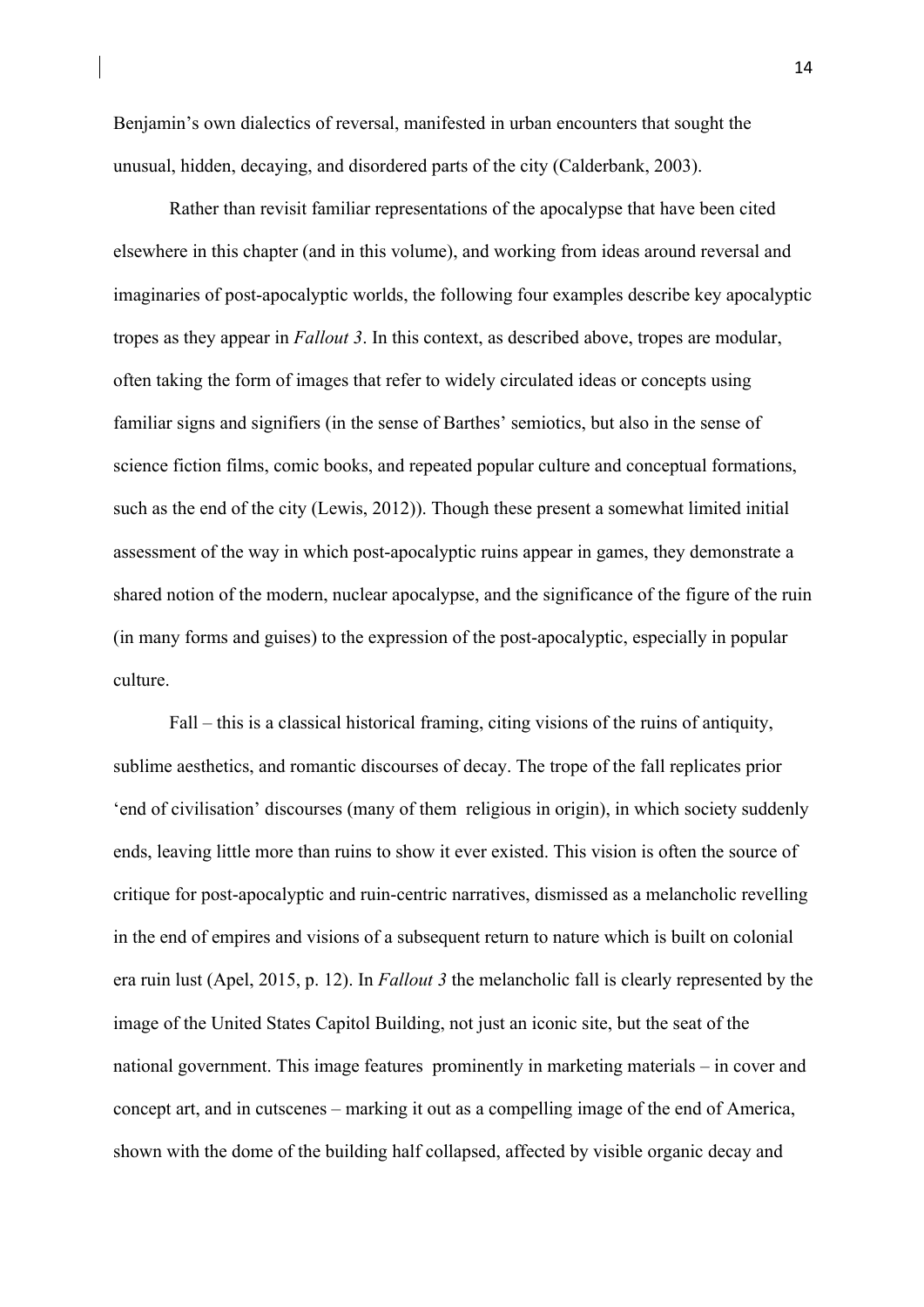destruction (including war fortifications), with a grey sky framing piles of rubble amidst dirt, puddles, and dust.

Reversal – in this post-apocalyptic framing, recognised icons become ruined, iconic objects destroyed, and populated places abandoned. This trope relies on standardised depictions (for example, showing known monuments damaged and overgrown), and has been cited as a key trope of modernity (Hell & Schönle, 2008). In reversal, nothing solid exists anymore. For Frederic Jameson (2005), the imagined future ruins of our present – like those in H.G. Wells' *Time Machine* – are "a prophetic archaeology" a "time paradox [of] reversal", in which the shock of encounter is brought about through an imagined confrontation with the "sorry history of cyclical catastrophe and resurrection" (p. 100), not unlike Benjamin's interpretation of the German *Trauerspiel*. In *Fallout 3* reversal is particularly palpable not in the ruins of the Capitol Building (which only feature in a small way within the game itself), but in the relentlessly grim wastelands around the National Mall and major monuments – a headless Lincoln Memorial, a foetid reflecting pool, the vertical sublime of the Washington Monument with missing panels allowing light to pass through the skeletal remains.

Dead city – the city, as a centre of cosmopolitan culture, becomes, in fall and reversal, the subversion of the urban norm. The framing here relies upon the figure of the ruined city. Not just a ruined landmark, but the mass destruction of vast areas of places we know in the present, wherein everyday life has ended, and the populated city lies dormant. "Representations of the dead city can be related more generally to the apocalyptic imagination" but they are sometimes criticised for the way that they generate fear and stymie political action by making catastrophe seem inevitable or unavoidable (Dobraszczyk, 2017, p. 4). Conversely – as this chapter argues – "dead cities can be a powerfully imaginative tool" for critical reflection by presenting counter possibilities to the present (ibid., p. 5). In *Fallout 3*, the use of the rubble-strewn Washington Metro as a key site of play particularly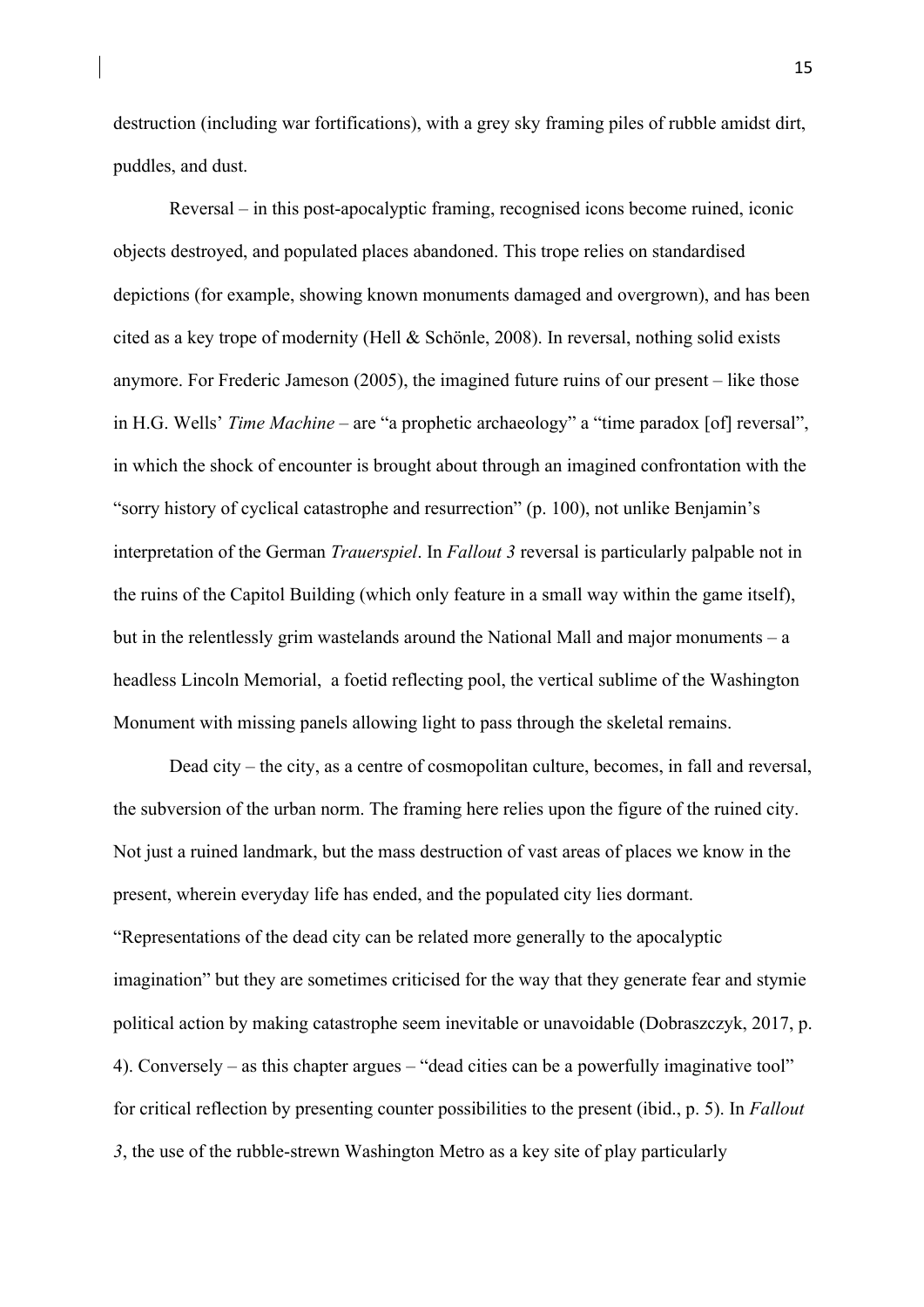communicates the sense of an empty and dead city, and the scale of the ruination of Washington D.C. is especially compelling when one of the most crowded and busy locations of the modern city appears more like a mausoleum. The critical point here is in death or mourning – bearing witness to the slow, corpse-like decay of an iconic city, a symbol of American power, immobilised and defenceless.

Global apocalypse – ideas of fall, reversal, and the end of the city are imagined and communicated largely through formulaic and ruin-centred images – for example, the vision of a derelict Golden Gate Bridge that has appeared in *The Earth Abides* (1947), *Rise of the Planet of the Apes* (2011) and other popular texts functions to communicate the impact of global collapse by displaying an iconic landmark in ruins as a sign of a wider apocalyptic scenario. This vision also often cites a kind of sacking or intentional attack on important sites that populations have a symbolic attachment to – locations that are embedded in local and national histories. Similarly, key tropes like return to nature, the deserted or flooded city, and mass decay signify major societal collapse on a scale beyond that of one city alone. Jeff Lewis (2012), in the title of his book on global media, terms these *Cultural Imaginings of Doom*, interlinked collections of end of the world tropes, from super volcanoes, to marauding looters; from environmental disasters to invading fleets, or giant tidal waves. After these events, the world is represented by pastiches of rubble, repeated scenes of ruined monuments from around the globe, a variety of discarded objects or empty places, all in familiar locations or settings that work to replicate and proliferate an easily recognisable apocalypse from even the smallest cultural units and images. All of these feature in *Fallout 3*, as described above – the city of Washington D.C. is a particularly widely-shared trope of apocalyptic catastrophe, its demise a signifier of a collapse of US society. In promotional material, *Fallout 3* layers image upon image of symbolically loaded remnants, all discarded amongst the ruins; a doll, a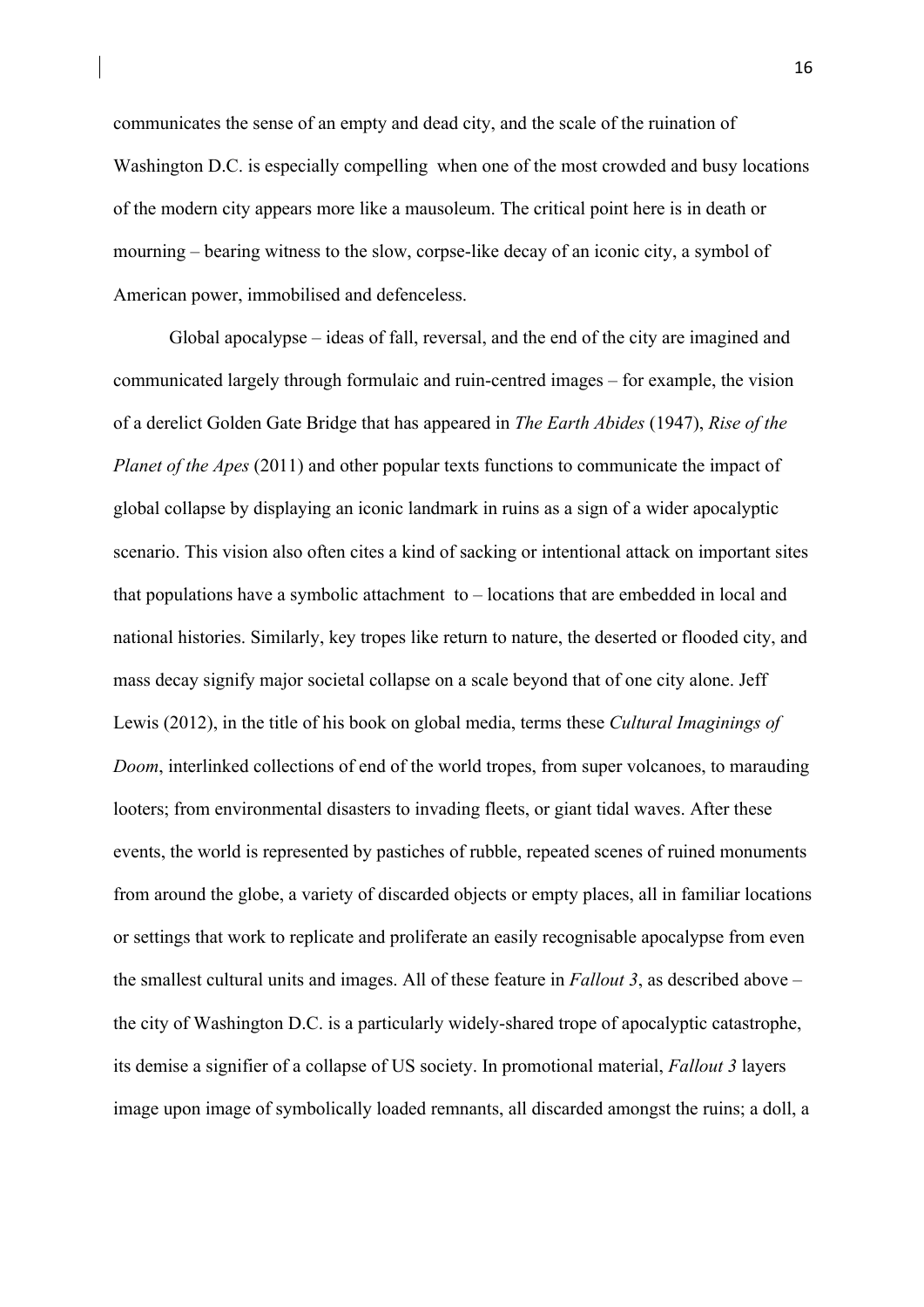bus, a radio, drink cans – alongside the wrecks of suburban homes, and the decaying monuments of downtown Washington D.C..

Through these tropes, video games like *Fallout* 3 make use of ruin aesthetics to render a post-apocalyptic playground cobbled together from powerfully signifying (and sometimes centuries-old) imaginings. These interlinked frames are deployed again and again, relying heavily on ruins to do the critical work of imagining the end of the world through contrast, disintegration, destruction and epic visions that mirror the Baroque or Romantic sensibilities for ruin and chaos, created from what Benjamin (2008) called "the highly significant fragment," which, as each trope repeats in a slight variation, moves from clichéd and empty stereotype to a kind of intensification of decay, a form of critique through fragmentation:

That which lies here in ruins, the highly significant fragment, the remnant, is, in fact, the finest material in baroque creation. For it is common practice in the literature of the baroque to pile up fragments ceaselessly, without any strict idea of a goal, and, in the unremitting expectation of a miracle, to take the repetition of stereotypes for a process of intensification.

(p. 178)

#### **Catastrophic Images**

What is interesting about studying video games as a medium, therefore, is that they are fractured and fragmentary in nature, with the possible action of the game (and especially RPG games) typically structured by multiple and dislocated possibilities. In all games, ruinous or otherwise, the fracturing of timelines and narratives facilitated by the fundamental architecture of game software and design is already embedded in the form. The creative/destructive nature of play itself also lends the digital media form to the exploration of alternative historical possibilities; multiple timelines; and ruinous or apocalyptic scenarios.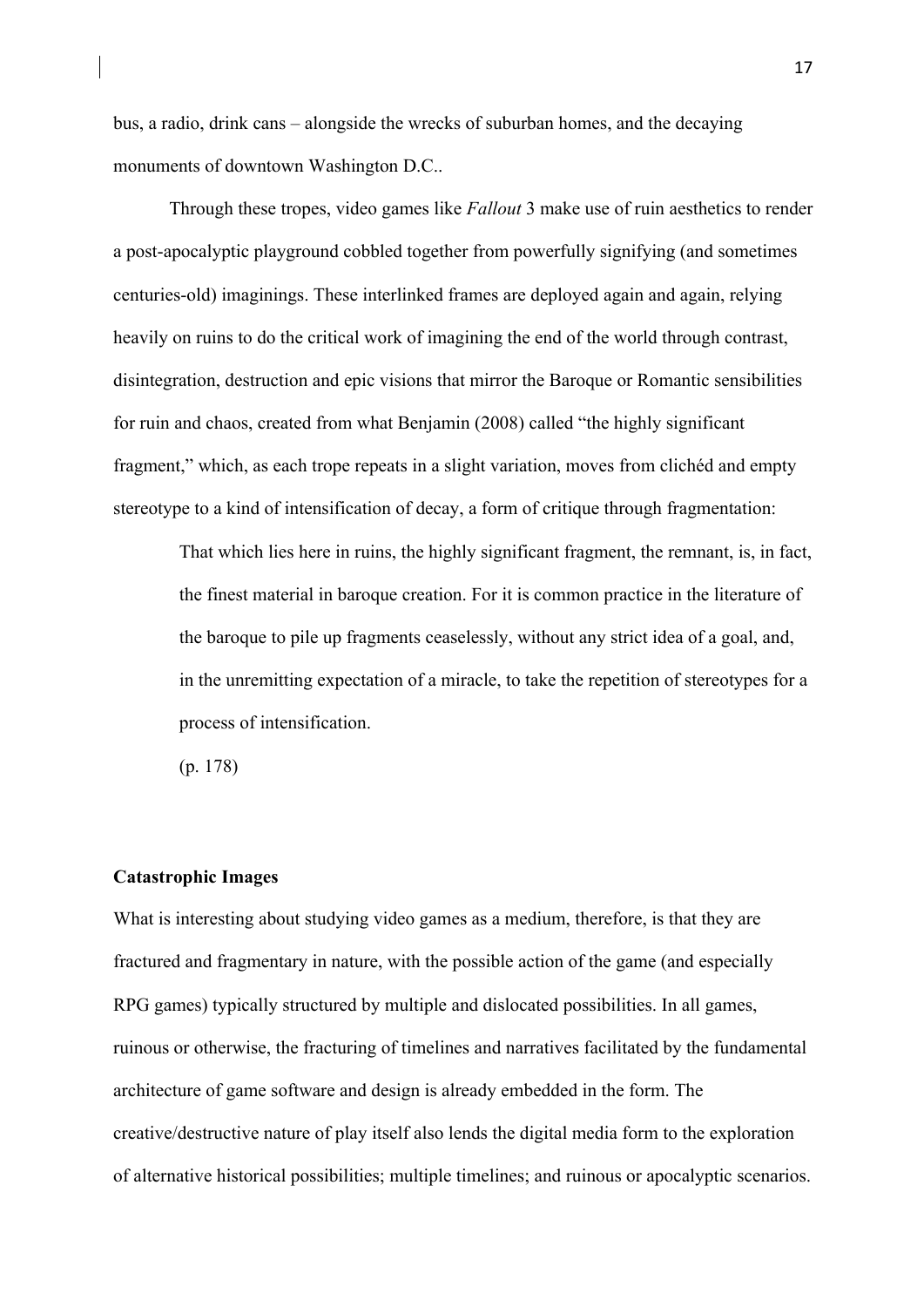Moreover, the design of assets in games – individual models; skins and polygons; landscapes and digital art, all jumbled together – replicates the baroque practice of ceaselessly piling up fragments, and means that a ruined city makes more sense for a setting than a pristine urban space. Browns and greys, random dead ends, dim lighting, and incomplete structures or glitching textures seem less out of place at the end of the world than they would in a simulation of an ostensibly habited and functioning contemporary city. That is to say: it is not simply a sign of the times that the end of the world is an increasingly common trope in video games; the post-apocalypse shares an affinity with video games because the virtual gameworld is inherently chaotic and fragmented (Fraser, 2016). While games themselves – in terms of what is possible in play and what is required to make successful games – already tend to rely on narratives of fractured time (for example speeding up, skipping, or replaying), titles which represent through ruins tend to exploit this fragmentary form even further, becoming ruinous in both form and content (like Benjamin's *Trauerspiel,* plays about death and transience, featuring symbols of decay and catastrophe, delivered in fractured and incomplete forms [Benjamin, 2008]).

In part, this is because a ruined city immediately presents a field of action – catastrophe (conceptually, but also symbolically) is a productive site for play and exploration amongst ruins, affording crisis storylines, monstrous characters (human and otherwise), and searching meta-narratives of societal collapse. What is perhaps most interesting about the post-apocalypse that is delivered largely through ruinous tropes in *Fallout 3* is the explicit engagement with non-linear histories in the context of catastrophe. What *Fallout 3* plays upon is the dialectical contrast between the image of a living and active – and symbolically powerful, widely imagined – city of modernity, and the imagined moment when "it too will decay" (Frisby, 1985, p. 235) – replicating, broadly, the key tropes set out above.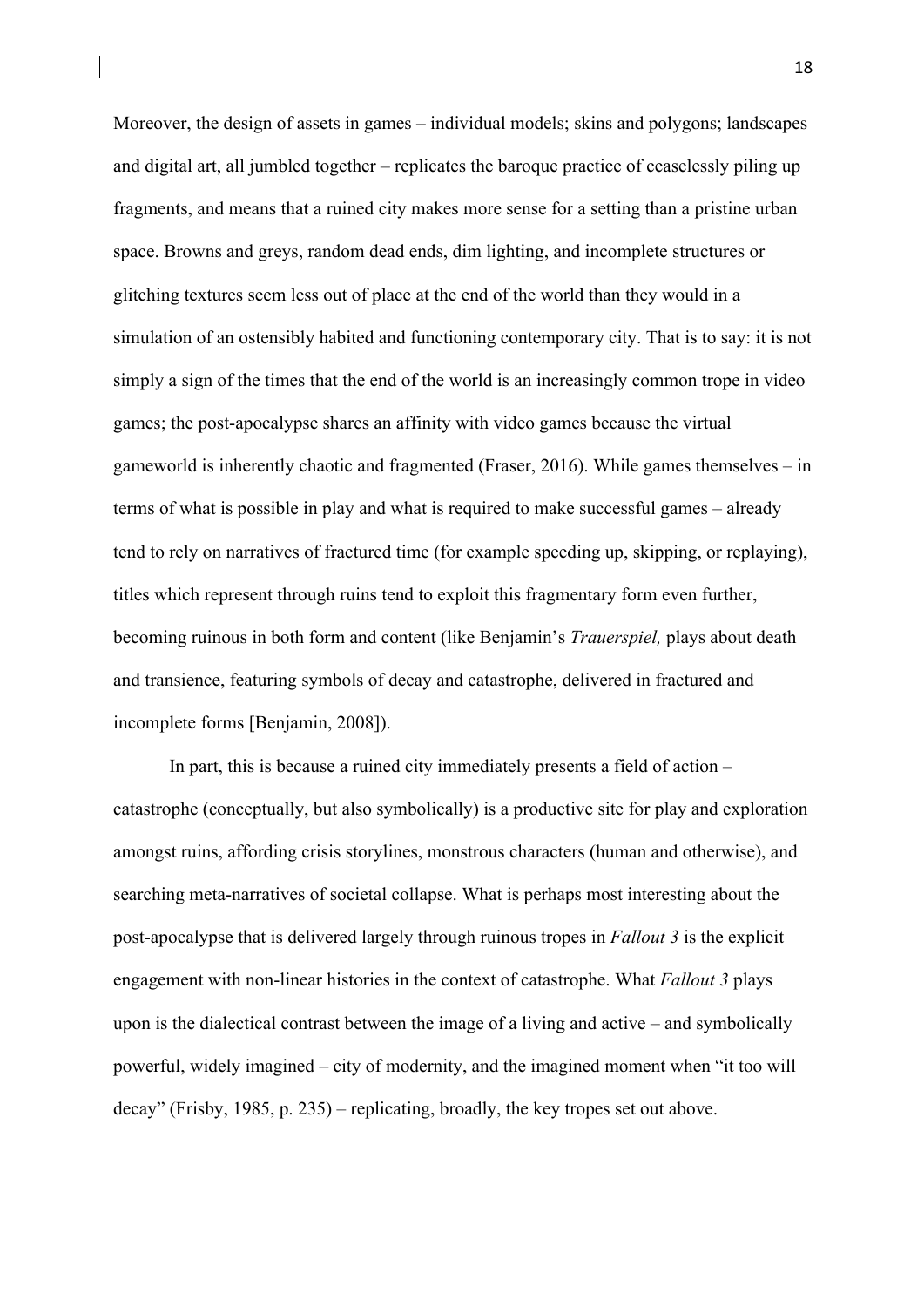Again, to some extent this is as a result of an affinity between digital video games and ruination itself. As Julian Stallabrass explains, games not only revel in destruction because of common scenarios of the apocalypse; digital simulations offer a particular insight into death and destruction, between utopian imaginings and absolute endings:

in these games there is a tenebrous dance of the utopian and the apocalyptic, an ambiguity which it is tempting to resolve by saying that it presents the apocalypse as a utopian scenario. If this is so, it is because the absolutes of destruction and death are sought as an escape from the virtuality and artificiality of everyday life. Ironically, this can only be achieved in a digital simulation, though its effects may spill back into the real world.

(Stallabrass, 1993, p. 105)

What *Fallout 3* and its tropes of apocalypse represent in visions of ruin is simultaneously the dialectic of the new and antiquated, the modern and the apocalyptic, through the reversal of a famed and iconic city, reviving tropes of civilisation ending, cities crumbling, and familiar apocalyptic ruins in a virtual simulation (that is, more than a fiction). It does this partly through the repeated foregrounding of the space of play as the end of the American capitol city, partly through the visual representation of the ruination of known monuments, and partly through the constant kitschy and nostalgic referencing of a lost past (through objects, artefacts, posters, and so on). In relation to Adorno and Benjamin's disagreement over the redundancy of popular forms of culture), Julian Stallabrass (1993) notes that "[b]oth these contrasts [the new and the antiquated] are very evident in the computer game, and they are presented in the manner of frozen, dialectical, allegorical images" (p. 105).

This frozen allegorical image is the ruinous vision of the apocalypse that Benjamin studied throughout his writings, appearing in the moment of contrast between progress and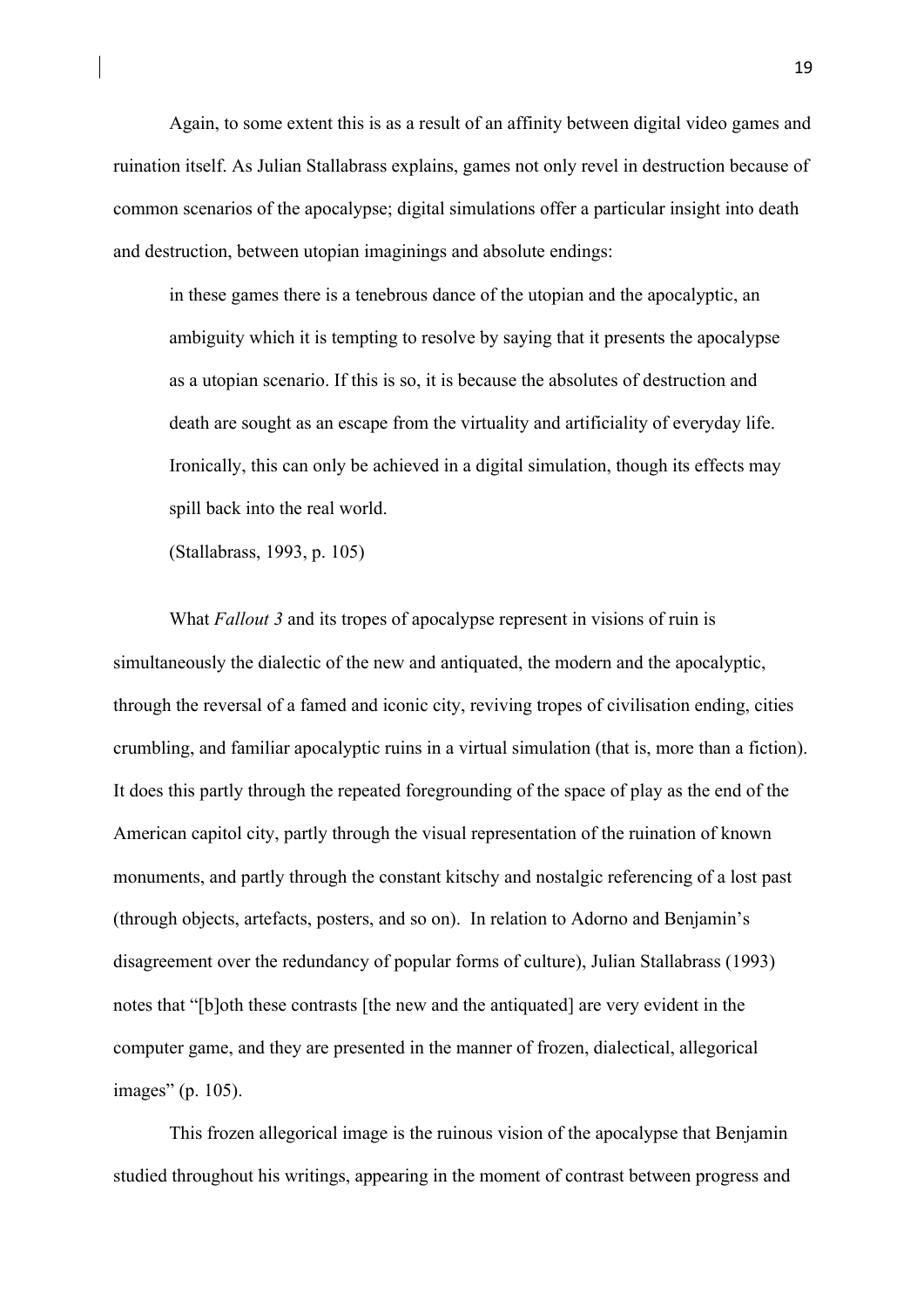ruination – a moment captured by the retro-futuristic ruins of Washington in *Fallout 3*. In Benjamin's work, progress, catastrophe and history are related by the constant pursuit of order and newness, which in fact generate perpetual destruction, the allegorical image is one that shatters the illusion of wholeness through intentional destruction, leaving telling piles of rubble to construct an open field of possibility, much like the allegoricist who builds critique from the ad-nauseum repetition of the significant fragment. At Naomi Stead explains:

For Benjamin, it is the rubble left in the aftermath of destruction that unmasks the present and provides a field of possibilities to the allegorist. It is only through an examination of these melancholy traces, the detritus left after the 'catastrophes' of history, that the allegorist or historian can critically approach the present. In his conception, the act of destruction places everything in new juxtapositions, shatters old relationships, and opens history up for examination.

(Stead, 2000, p. 11)

Thus, it is only on the point of destruction that we can begin to understand our world, and only through opposition (fall, reversal, the dead city, the apocalypse itself) that we can see beyond the currents of the present age into the origin of an era, revealing totality as the illusion of wholeness, which in turn enables a more genuine conception of the truth of history, in fragments. *Fallout 3*, in many ways, replicates linear narratives of progress, heroism, and historical authority, and yet it is through the politics of reversal – of juxtaposition and shattering reorientation – that the game is able to reimagine both history and the post-apocalypse, in ruins.

In this form, the destruction of modernity through ruin is also a reversal – akin to the Surrealist technique of reversal in which banal or trivial elements become significant through play (Flanagan, 2009), and the monumental becomes banal or is diminished. The "contours of the banal" presented through Surrealist (and related) approaches reveal the world as a kind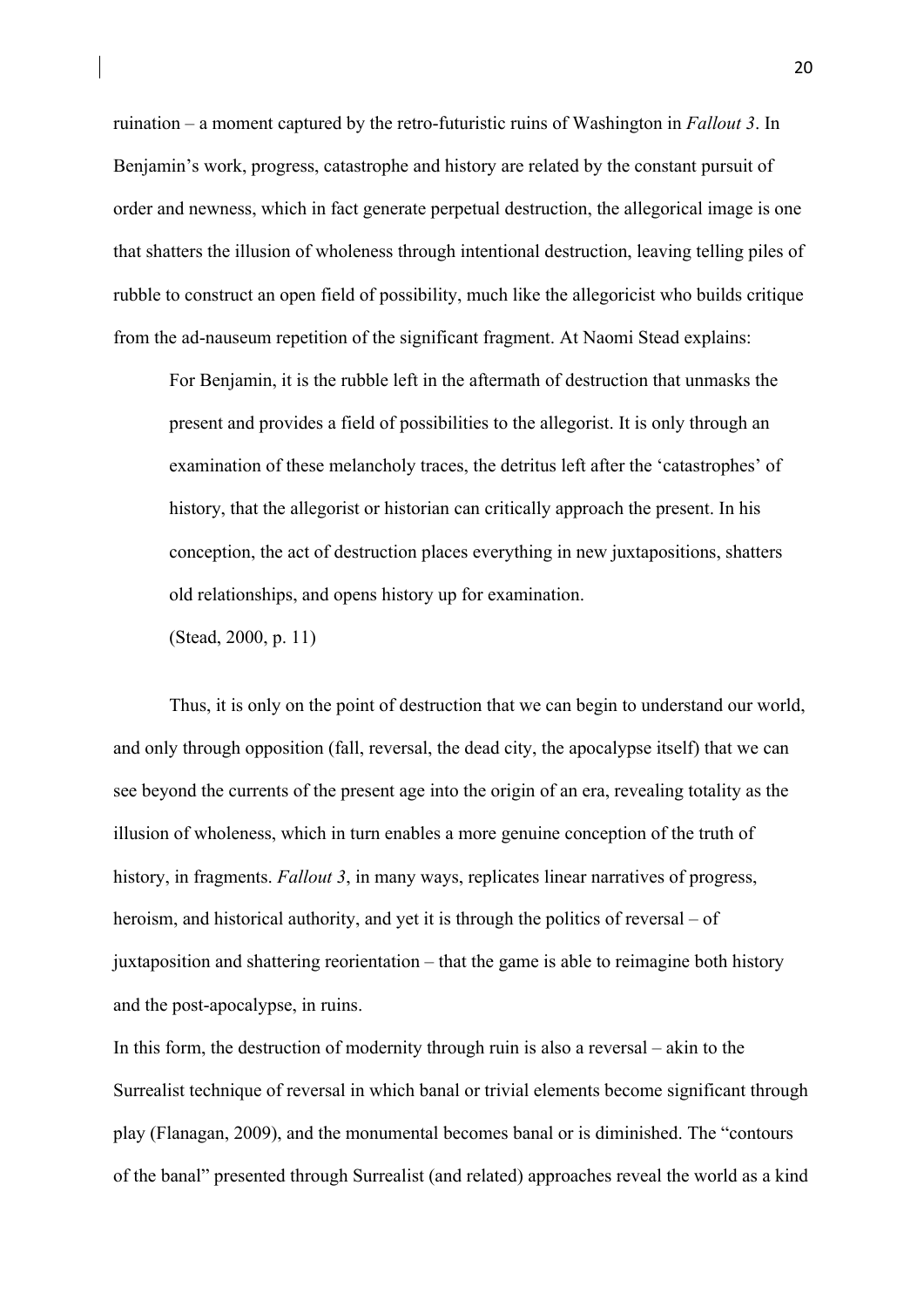of puzzle or "rebus" to be solved (Chisolm, 2001, p. 241): much like the presentation of the space and landscape of Washington from the very beginning of *Fallout 3*, in which a key aspect of the gameplay is to locate the hero within a disorientating landscape. The wastelands and ruins are banal puzzles to be solved by the exploration of everyday spaces, reversed in ruin. Such a puzzle is often, in Benjamin's work, directly related to a representation of a lived history – what is different here from Benjamin's (or Jameson's) archaeological excavation of banal history in the present moment is that the game doesn't offer a photograph, postcard, or piece of film footage, but rather a spatial and interactive reimagining, using the visual representation to launch a complex world, narrative, and site for play. This is a reworking of the imagination of the apocalypse, visited on the cities of modernity, a revisioning of the future of the present as a counterfactual history, but also melancholic nostalgia for a past that never was.

*Fallout 3*'s nostalgic post-apocalypse takes the fall of a great civilisation and turns it into a critical re-interpretation of the present – as Dianne Chisolm (2001 ) suggests in relation to Benjamin's allegorical method, nostalgia can be a way of imagining, through the assembly of historically loaded fragments, alternative histories and futures. Svetlana Boym's (2017) retrospective nostalgia for something that never came to be is directly linked to the political capacity of "ruinophilia" (p. 43), which – rather than presenting catastrophe and ruination as inevitable violence – instead links ruin (including the end of the city) to freedom and possibility. "A tour of ruins leads you into a labyrinth of ambivalent temporal[ities…] that play tricks with causality. Ruins make us think of the past that could have been and the future that never took place" (ibid.). This is precisely the effect of *Fallout 3*, a critical nostalgia through a future that never took place, a post-apocalyptic scene in ruins, haunted by the collective (now failed) ambitions of progress-driven 1950s capitalism, and populated with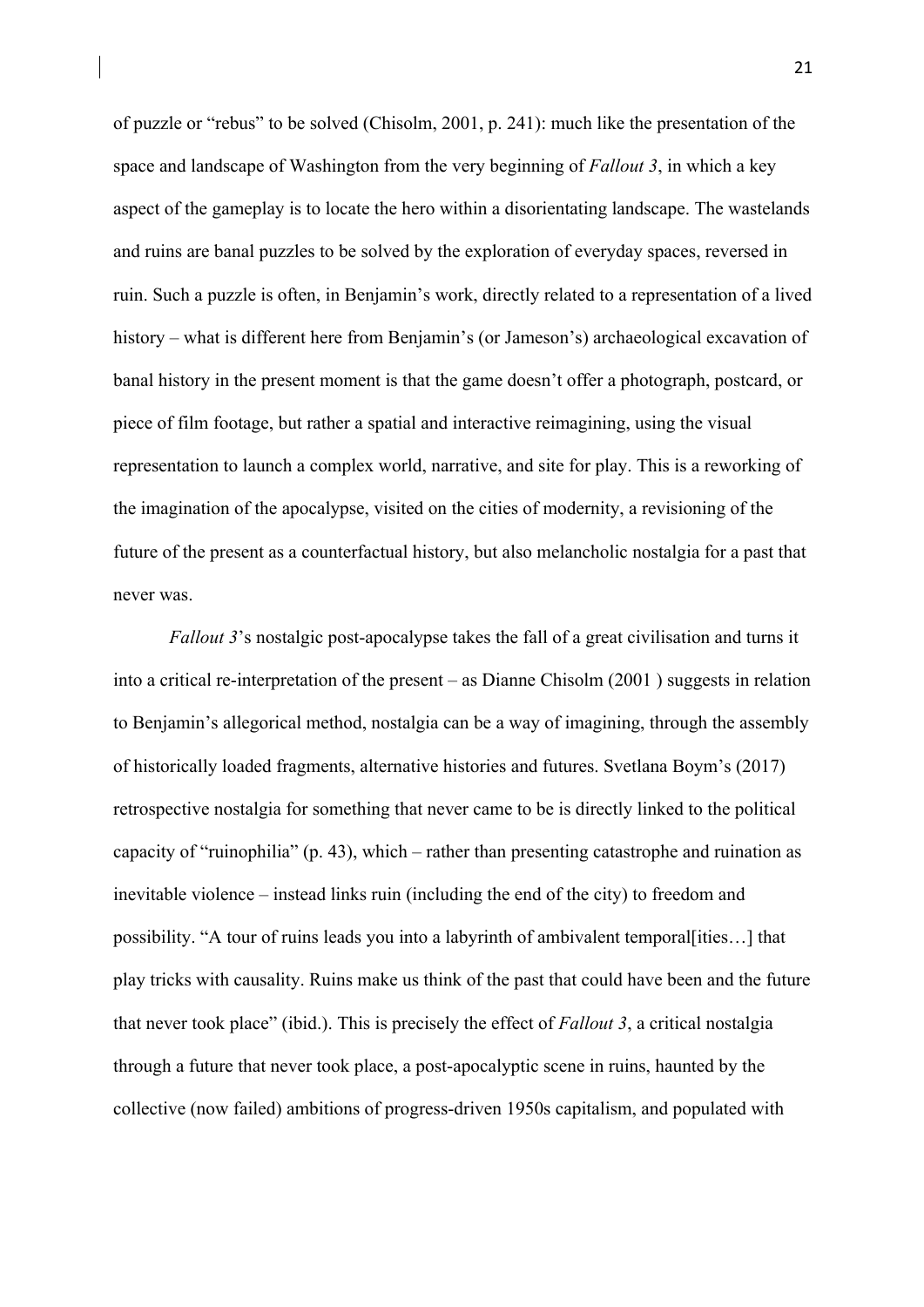images gathered up from a canon of ruin tropes and imaginaries, wreaking destruction not only on the imagined city, but the history that it represents.

The destruction sought by Benjamin is deeply critical, as Anson Rabinbach (1997) suggests, identifying the concept of "apocalypse" – real and imagined – as a useful tool for reimagining both past and present, and intercepting alternative histories and historical formations (pp. 27-65). Benjamin's famed Angel of History, gazing upon an ever renewing pile of debris is a symbolic manifestation of this apocalyptic thinking as a critical tool for unravelling the false presumption of linear time: "[w]here a chain of events appears before us, he sees one single catastrophe which keeps piling wreckage upon wreckage and hurls it at his feet" (2003, p. 392). In this vision, modernity is a shattering and fracturing force in terms of the speed of change and development, leaving literal and figurative ruin in its wake. History, then, is a process of relegating the past to the rubble heap, rather than arch narratives of victory and progress – at its worst, the march of progress brings catastrophic ruination. Rabinbach (1997) likens Benjamin's catastrophic vision to the apocalypse: "[i]n his allegory of the angel of history, Benjamin conceived of modernity as an apocalyptic tempest roaring toward the present" (p. 10). In *Fallout 3*, this tempest has arrived, and Benjamin's apocalypse is no longer presided over by the Angel of History alone – through the nuclear catastrophe, the player walks amidst the very wreckage that the Angel could not make whole, and (like the Angel) the hero is powerless to put a stop to inevitable catastrophe, and is left instead to gaze upon the ruins that, as tropes of the post-apocalyptic, tell of dead cities, civilisational collapse, and the reversal of the everyday. The message, in both cases, is that the aggressive pursuit of technologically-driven progress begets inevitable ruin.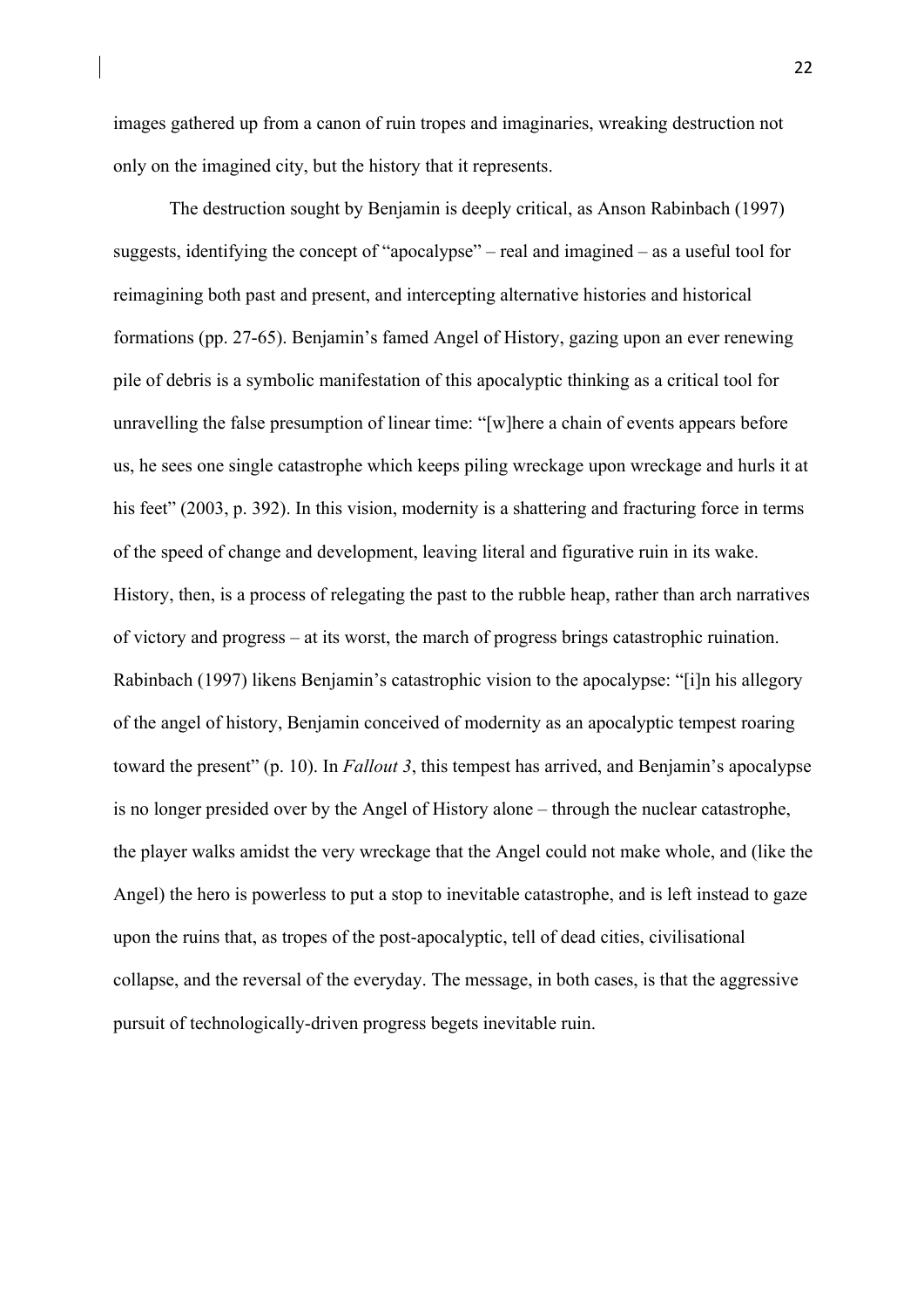#### **References**

- Apperley, T. (2013), "Modding the Historians' Code: Historical Verisimilitude and the Counterfactual Imagination," in M. Kapell & A.B.R. Elliott (eds.), *Playing with the Past: Digital Games and the Simulation of History.* New York: Bloomsbury Academic, p. 185-199.
- Benjamin, W. (1999), *Walter Benjamin: Selected Writings Volume 2, Part 2, 1931-1934,*  Cambridge, Massachusetts: Belknap Press of Harvard University Press.
- Benjamin, W. (2003), *Walter Benjamin: Selected Writings, Volume 4, 1938-1940,*  Cambridge, Massachusetts: Belknap Press of Harvard University Press.
- Benjamin, W. (2008), *The Origin of German Tragic Drama,* London: Verso.
- Berger, J. (1999), *After The End: Representations of Post-Apocalypse,* Minneapolis: University of Minnesota Press.
- Boym, S. (2017), *The Off-Modern,* New York: Bloomsbury Academic.
- Calderbank, M. (2003), "Surreal Dreamscapes: Walter Benjamin and the Arcades." *Papers of Surrealism* 1(Winter), pp. 1-13.
- Chisolm, D. (2001), "The City of Collective Memory." *GLQ: A Journal of Lesbian and Gay Studies* 7(2), pp. 195-243.
- Dobraszczyk, P. (2017), *The Dead City: Urban Ruins and the Spectacle of Decay,* London: I.B. Taurus.
- Flanagan, M. (2009), *Critical Play: Radical Game Design,* Cambridge, Massachusetts: The MIT Press.
- Fraser, E. (2016), "Awakening in Ruins: The Virtual Spectacle of the End of the City in Video Games." *Journal of Gaming and Virtual Worlds* 8(2), pp. 177-196.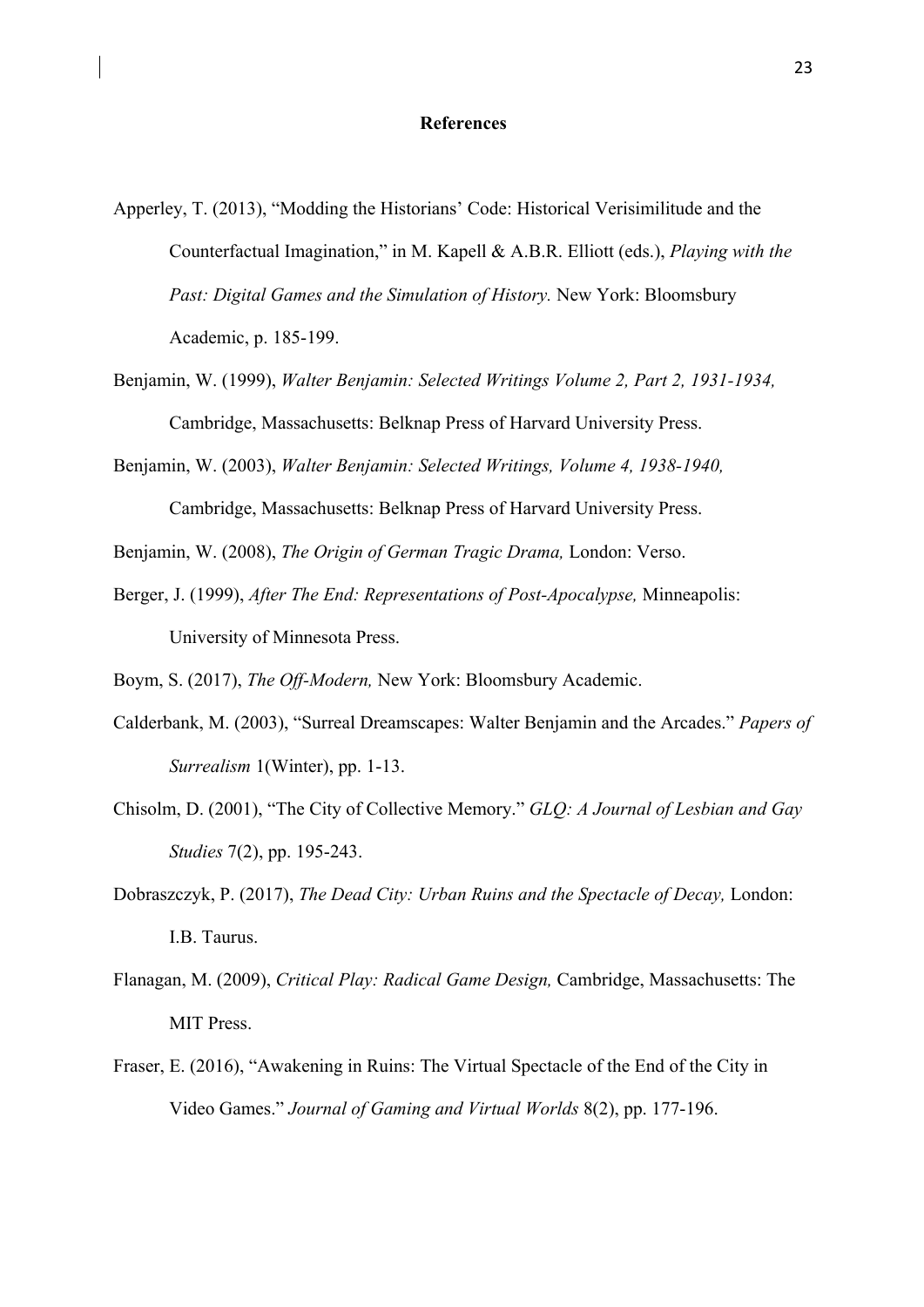- Frisby, D. (1985), *Fragments of Modernity: Theories of Modernity in the Work of Simmel, Kracauer and Benjamin*, Abingdon: Routledge.
- Hell, J. & Schönle, A. (2008), *Ruins of Modernity,* Durham, North Carolina: Duke University Press.
- Huyssen, A. (2003), *Present Pasts, Urban Palimpsests and the Politcs of Memory,* Stanford: Stanford University Press.
- Jameson, F. (2005), *Archaeologies of the Future: The Desire Called Utopia and Other Science Fictions,* London: Verso.
- Kemmer, M. (2014), "The Politics of Post-Apocalypse: Interactivity, Narrative Framing and Ethics in *Fallout 3*," in G. Sedlmayr & N. Waller (eds.), *Politics in Fantasy Media : Essays on Ideology and Gender in Fiction, Film, Television and Games*, Jefferson: McFarland & Co., pp. 97-118.
- Knoblauch, W. (2013), "The Pixelated Apocalypse: Video Games and Nuclear Fears 1980- 2012, in M. Blouin, M. Shipley & J. Taylor (eds.), *The Silence of Fallout: Nuclear Criticism in a Post-Cold War World*, Newcastle Upon Tyne: Cambridge Scholars Publishing.
- Lewis, J. (2012), *Global Media Apocalypse: Pleasure, Violence and the Cultural Imaginings of Doom,* New York: Palgrave Macmillan.
- McCall, J. (2011), *Gaming the Past,* New York: Routledge.
- Rabinbach, A. (1997), *In the Shadow of Catastrophe: German Intellectuals between Apocalypse and Enlightenment*, Berkeley: University of California Press.
- Rowan, D. (2012), "Destroying Yesterday's World of Tomorrow Playing in the Wasteland." *Reconstruction: Studies in Contemporary Culture* 12(2): no page. Retrieved from http://search.ebscohost.com/login.aspx?direct=true&db=hlh&AN=86285788&site=ed